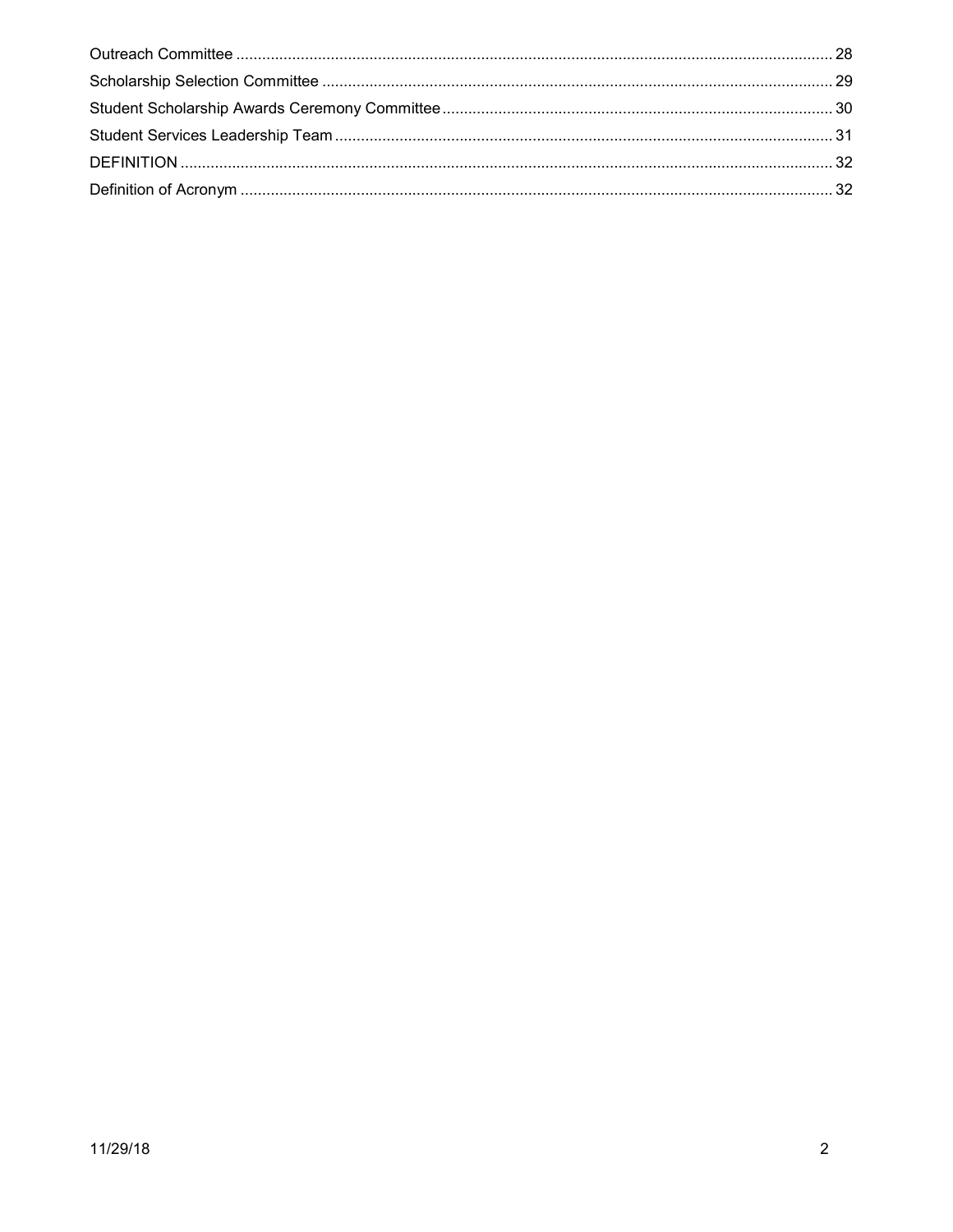# <span id="page-2-0"></span>**GOVERNANCE COMMITTEES**

#### <span id="page-2-1"></span>**Academic Senate**

Serves as policy making body for the Academic Senate; promotes the general welfare of Skyline College, its faculty, and the San Mateo County Community College District; represents the faculty in making recommendations to the administration of the College and the District Board of Trustees with respect to academic and professional matters; works toward the development and improvement of professional standards; provides for continuous study of faculty and College problems.

| $2017 - 2018$                                                                                                                                                                                                                                                                                                                                                                                                                                                                                                                                                                                         | 2018-2019                                                                                                                                                                                                                                                                                                                                                                                                                                                                                            |
|-------------------------------------------------------------------------------------------------------------------------------------------------------------------------------------------------------------------------------------------------------------------------------------------------------------------------------------------------------------------------------------------------------------------------------------------------------------------------------------------------------------------------------------------------------------------------------------------------------|------------------------------------------------------------------------------------------------------------------------------------------------------------------------------------------------------------------------------------------------------------------------------------------------------------------------------------------------------------------------------------------------------------------------------------------------------------------------------------------------------|
| Membership (elected by faculty)                                                                                                                                                                                                                                                                                                                                                                                                                                                                                                                                                                       | Membership (elected by faculty)                                                                                                                                                                                                                                                                                                                                                                                                                                                                      |
| Kathryn Browne, President<br>Leigh Anne Shaw, Past President<br>Jesse Raskin, Vice President<br>Terrence Chang, Secretary<br>Tiffany Schmierer, Treasurer<br><b>Committee Chairs &amp; Representatives:</b><br>Eric Brenner, AFT Rep (non-voting)<br>Barbara Corzonkoff, Co-Liaisons, CTE<br>Carla Grandy, Chair, Education Policy<br>Michele Haggar, Classified Senate Rep<br>Jessica Hurless, Co-Chair, Curriculum<br>Amber Steele, Chair, Professional Personnel<br>Christina Trujillo, Classified Senate Rep (non-voting)<br>Ronda Wimmer, Co-Liaisons, CTE<br>Andy Windham, Co-Chair, Curriculum | Kathryn Browne, President<br>Jesse Raskin, Vice President<br>Terrence Chang, Secretary<br>Mustafa Popal, Treasurer<br>Leigh Anne Shaw, Past President<br><b>Committee Chairs:</b><br>Jessica Hurless, Chair, Curriculum<br>Nathan Jones, Chair, Ed Policy<br>Rika Fabian, Chair, Professional Personnel<br><b>Division Representatives:</b><br>Dick Clair, BEPP<br>Barbara Cozonkoff, Adjunct<br>Lisa Cresson, Adjunct<br>Jarrod Feiner, Language Arts<br>Bridget Fischer, SS/CA<br>Jing Folsom, SMT |
| <b>Division Representatives:</b>                                                                                                                                                                                                                                                                                                                                                                                                                                                                                                                                                                      | Carla Grandy, SMT                                                                                                                                                                                                                                                                                                                                                                                                                                                                                    |
| Paul Bridenbaugh, SS/CA Rep<br>Dick Clair, BEPP Rep                                                                                                                                                                                                                                                                                                                                                                                                                                                                                                                                                   | Dan Ming, BEPP<br>Courtney Mogg, Counseling                                                                                                                                                                                                                                                                                                                                                                                                                                                          |
| Kristen Ersando, ASSC Rep                                                                                                                                                                                                                                                                                                                                                                                                                                                                                                                                                                             | Bianca Rowden-Quince, ASLT                                                                                                                                                                                                                                                                                                                                                                                                                                                                           |
| Jing Folsom, SMT Rep                                                                                                                                                                                                                                                                                                                                                                                                                                                                                                                                                                                  | Gabe Saucedo, KAD                                                                                                                                                                                                                                                                                                                                                                                                                                                                                    |
| Denise Hum, SMT Rep                                                                                                                                                                                                                                                                                                                                                                                                                                                                                                                                                                                   | Amber Steele, KAD                                                                                                                                                                                                                                                                                                                                                                                                                                                                                    |
| Nathan Jones, LA Rep                                                                                                                                                                                                                                                                                                                                                                                                                                                                                                                                                                                  | Erinn Struss, Language Arts                                                                                                                                                                                                                                                                                                                                                                                                                                                                          |
| Melissa Komadina, COUN Rep<br>Dan Ming, BEPP Division Rep                                                                                                                                                                                                                                                                                                                                                                                                                                                                                                                                             | <b>Richard Torres, Counseling</b><br>John Ulloa, SS/CA                                                                                                                                                                                                                                                                                                                                                                                                                                               |
| Mustafa Popal, SS/CA Rep                                                                                                                                                                                                                                                                                                                                                                                                                                                                                                                                                                              | Ronda Wimmer, CTE Liaison                                                                                                                                                                                                                                                                                                                                                                                                                                                                            |
| Danielle Powell, LA Rep                                                                                                                                                                                                                                                                                                                                                                                                                                                                                                                                                                               |                                                                                                                                                                                                                                                                                                                                                                                                                                                                                                      |
| Bianca Rowden-Quince, ASLT Rep                                                                                                                                                                                                                                                                                                                                                                                                                                                                                                                                                                        | Non-voting Representative                                                                                                                                                                                                                                                                                                                                                                                                                                                                            |
| Gabe Saucedo, KAD Rep<br>Kwame Thomas, COUN Rep                                                                                                                                                                                                                                                                                                                                                                                                                                                                                                                                                       | Bianca Rowden-Quince (AFT)<br>Michelle Chee (ASSC)                                                                                                                                                                                                                                                                                                                                                                                                                                                   |
|                                                                                                                                                                                                                                                                                                                                                                                                                                                                                                                                                                                                       | Sherrie Prasad & Michele Haggar (Classified Senate)                                                                                                                                                                                                                                                                                                                                                                                                                                                  |
|                                                                                                                                                                                                                                                                                                                                                                                                                                                                                                                                                                                                       |                                                                                                                                                                                                                                                                                                                                                                                                                                                                                                      |
| Meeting Date/Time/Location<br>First and Third Thursdays of the month<br>$2:10 - 4:00 p.m.$<br>Building 6, Room 6203                                                                                                                                                                                                                                                                                                                                                                                                                                                                                   | Meeting Date/Time/Location<br>First and Third Thursdays of the month<br>$2:10 - 4:00 p.m.$<br>Building 6, Room 6203                                                                                                                                                                                                                                                                                                                                                                                  |
|                                                                                                                                                                                                                                                                                                                                                                                                                                                                                                                                                                                                       |                                                                                                                                                                                                                                                                                                                                                                                                                                                                                                      |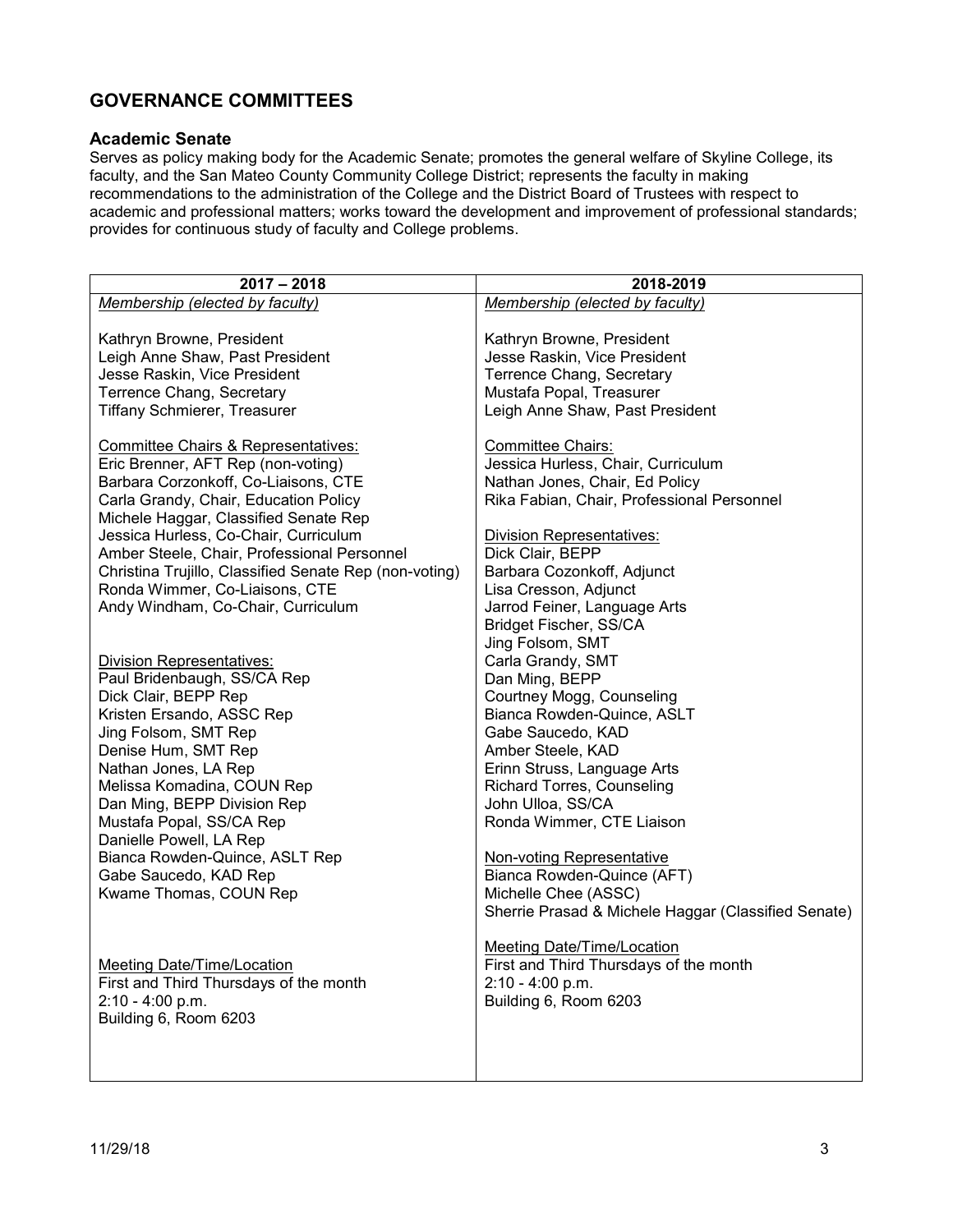#### <span id="page-3-0"></span>**Curriculum Committee**

The Curriculum Committee carries on regular review of the entire College curriculum; considers for recommendation all matters of administrative policy concerning the curriculum; considers for recommendation proposals for new courses and programs; recommends action on all deletions, classifications and changes in courses and programs.

| $2017 - 2018$                                                                                                                                                                             | 2018-2019                                                                                                  |
|-------------------------------------------------------------------------------------------------------------------------------------------------------------------------------------------|------------------------------------------------------------------------------------------------------------|
|                                                                                                                                                                                           |                                                                                                            |
| Membership (one to two elected faculty                                                                                                                                                    | Membership (one to two elected faculty                                                                     |
| representatives from each division)                                                                                                                                                       | representatives from each division)                                                                        |
|                                                                                                                                                                                           |                                                                                                            |
| Jessica Hurless, Co-Chair, BEPP Rep                                                                                                                                                       | Jessica Hurless, Chair                                                                                     |
| Adam Windham, Co-Chair, SMT Rep                                                                                                                                                           |                                                                                                            |
|                                                                                                                                                                                           | Janelle Barbier, SMT Rep                                                                                   |
| Janelle Barbier, SMT Rep                                                                                                                                                                  | Anthony Brunicardi, KAD Rep                                                                                |
| Kim Davalos, COUN Rep                                                                                                                                                                     | Jacqueline Escobar, COUN Rep                                                                               |
| Jacqueline Escobar, COUN Rep                                                                                                                                                              | Kathleen Feinblum, LA Rep                                                                                  |
| Kathleen Feinblum, LA Rep                                                                                                                                                                 | Jan Fosberg, KAD Rep                                                                                       |
| Jan Fosberg, KAD Rep                                                                                                                                                                      | David Hasson, SMT Rep                                                                                      |
| Lorna Jones, GLPS Rep                                                                                                                                                                     | Lorna Jones, GLPS Rep                                                                                      |
| Poh Kim Lim, ASLT Rep                                                                                                                                                                     | Poh Kim Lim, ASLT Rep                                                                                      |
| Jude Navari, SS/CA Rep                                                                                                                                                                    | Jude Navari, SS/CA Rep                                                                                     |
| John Ulloa, SS/CA Rep                                                                                                                                                                     | Cassidy Ryan, BEPP Rep                                                                                     |
| Cassidy Ryan, BEPP Rep                                                                                                                                                                    | Alberto Santellan, COUN Rep                                                                                |
| Hellen Zhang, BEPP Rep                                                                                                                                                                    | Hellen Zhang, BEPP Rep                                                                                     |
| Ex Officio Members<br>Marianne Beck, Articulation Officer<br>Luis Escobar, Dean, Counseling<br>Christopher Collins, Distance Education Liaison<br>Adriana Johnston, Classified Senate Rep | VACANT, SS/CA Rep<br>Ex Officio Members<br>Marianne Beck, Articulation Officer<br>Sara Benchohra, ASSC Rep |
| Rheanna Mariano, ASSC Rep                                                                                                                                                                 | Christopher Collins, Distance Education Liaison                                                            |
| William Minnich, Dean of Enrollment Services                                                                                                                                              | Luis Escobar, Dean, Counseling                                                                             |
| Jennifer Taylor-Mendoza, Interim VP, Instruction                                                                                                                                          | Adriana Johnston, Classified Senate Rep                                                                    |
|                                                                                                                                                                                           | Andrea Mendez, ASSC Rep                                                                                    |
| Bryan Besnyi, Recorder                                                                                                                                                                    | William Minnich, Dean of Enrollment Services                                                               |
| Maria Norris, Staff Support to Curriculum Committee                                                                                                                                       | Jennifer Taylor-Mendoza, VP, Instruction                                                                   |
|                                                                                                                                                                                           |                                                                                                            |
|                                                                                                                                                                                           | Sherrie Prasad, Recorder                                                                                   |
| <b>Meeting Date/Time/Location</b>                                                                                                                                                         | Maria Norris, Staff Support to Curriculum Committee                                                        |
| First and Third Wednesday of the month                                                                                                                                                    |                                                                                                            |
| $2:10 - 4:00$ p.m.                                                                                                                                                                        |                                                                                                            |
| Building 4, Room 4301                                                                                                                                                                     | <b>Meeting Date/Time/Location</b>                                                                          |
|                                                                                                                                                                                           | First and Third Wednesday of the month                                                                     |
|                                                                                                                                                                                           | $2:10 - 4:00$ p.m.                                                                                         |
|                                                                                                                                                                                           | Building 4, Room 4301                                                                                      |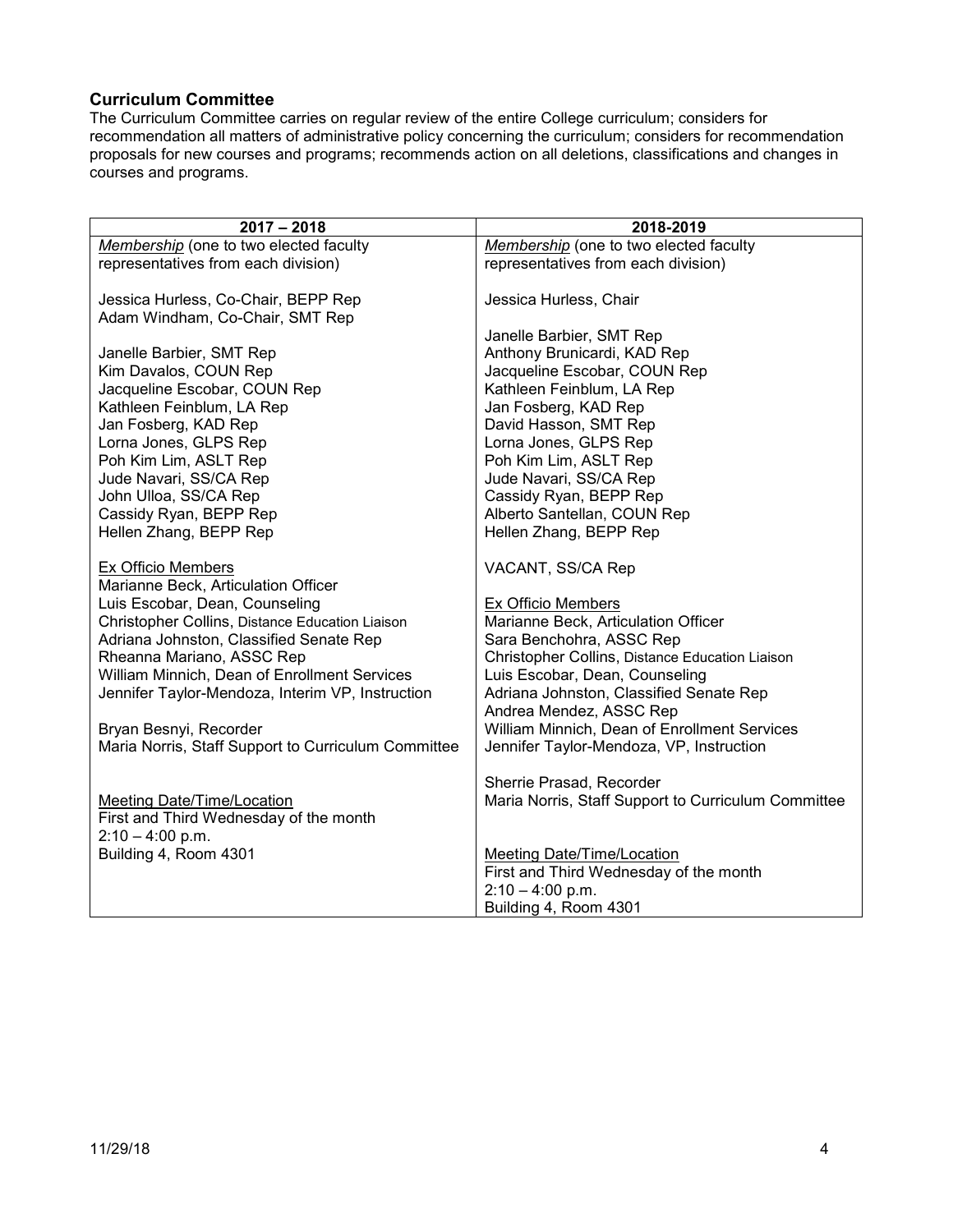### <span id="page-4-0"></span>**Educational Policy Committee**

This committee considers for recommendation all matters of educational policy including academic standards, probation, disqualification, readmissions policies, grading procedures, matriculation, student behavior, and student grievance procedures; considers for recommendation all matters of administrative policy concerning educational policy, including policies of the Office of Instruction and the Office of Student Services.

| $2017 - 2018$                                                                                                                                                                                                                                                                                                                                                                                                                   | 2018-2019                                                                                                                                                                                                                                                                                                                                                                            |
|---------------------------------------------------------------------------------------------------------------------------------------------------------------------------------------------------------------------------------------------------------------------------------------------------------------------------------------------------------------------------------------------------------------------------------|--------------------------------------------------------------------------------------------------------------------------------------------------------------------------------------------------------------------------------------------------------------------------------------------------------------------------------------------------------------------------------------|
| Membership (one elected faculty representative from                                                                                                                                                                                                                                                                                                                                                                             | Membership (one elected faculty representative from                                                                                                                                                                                                                                                                                                                                  |
| each division)                                                                                                                                                                                                                                                                                                                                                                                                                  | each division)                                                                                                                                                                                                                                                                                                                                                                       |
| Carla Grandy, Chair, SMT Rep                                                                                                                                                                                                                                                                                                                                                                                                    | Nathan Jones, Chair                                                                                                                                                                                                                                                                                                                                                                  |
| Leon Babaev, ASSC Rep<br>Jim Bowsher, LA Rep<br>Carlos Colombetti, SS/CA Rep<br>Michael Cross, LA Rep<br>Luis Escobar, Dean, Counseling<br>Michele Haggar, Classified Senate Rep<br>Mary Volken-Torres, ASLT<br>Rheanna Mariano, ASSC Rep<br>William Minnich, Dean, Enrollment Services<br>Joseph Morello, Jr., Dean, KAD<br>Suzanne Poma, COUN Rep<br>Carlos Romero, COUN Rep<br>Rick Hough, SMT Rep<br>Alina Varona, BEPP Rep | Jim Bowsher, LA Rep<br>Carlos Colombetti, SS/CA Rep<br>Michael Cross, LA Rep<br>Luis Escobar, Dean, Counseling<br>Rayne Frantzen, ASSC Rep<br>Michele Haggar, Classified Senate Rep<br>Rick Hough, SMT Rep<br>William Minnich, Dean, Enrollment Services<br>Joseph Morello, Jr., Dean, KAD<br>Hui Pate, BEPP Rep<br>Marisa Thigpen, ASLT Rep<br>Vacant, COUN Rep<br>Vacant, COUN Rep |
| Ex Officio Members                                                                                                                                                                                                                                                                                                                                                                                                              | <b>Ex Officio Members</b>                                                                                                                                                                                                                                                                                                                                                            |
| Angélica Garcia, VP Student Services                                                                                                                                                                                                                                                                                                                                                                                            | Angélica Garcia, VP Student Services                                                                                                                                                                                                                                                                                                                                                 |
| <b>Meeting Date/Time/Location</b>                                                                                                                                                                                                                                                                                                                                                                                               | <b>Meeting Date/Time/Location</b>                                                                                                                                                                                                                                                                                                                                                    |
| First Tuesday of month                                                                                                                                                                                                                                                                                                                                                                                                          | First Tuesday of month                                                                                                                                                                                                                                                                                                                                                               |
| $2:00 - 3:00$ p.m.                                                                                                                                                                                                                                                                                                                                                                                                              | $2:00 - 3:00$ p.m.                                                                                                                                                                                                                                                                                                                                                                   |
| Building 6, Room 6205                                                                                                                                                                                                                                                                                                                                                                                                           | Building 6, Room 6205                                                                                                                                                                                                                                                                                                                                                                |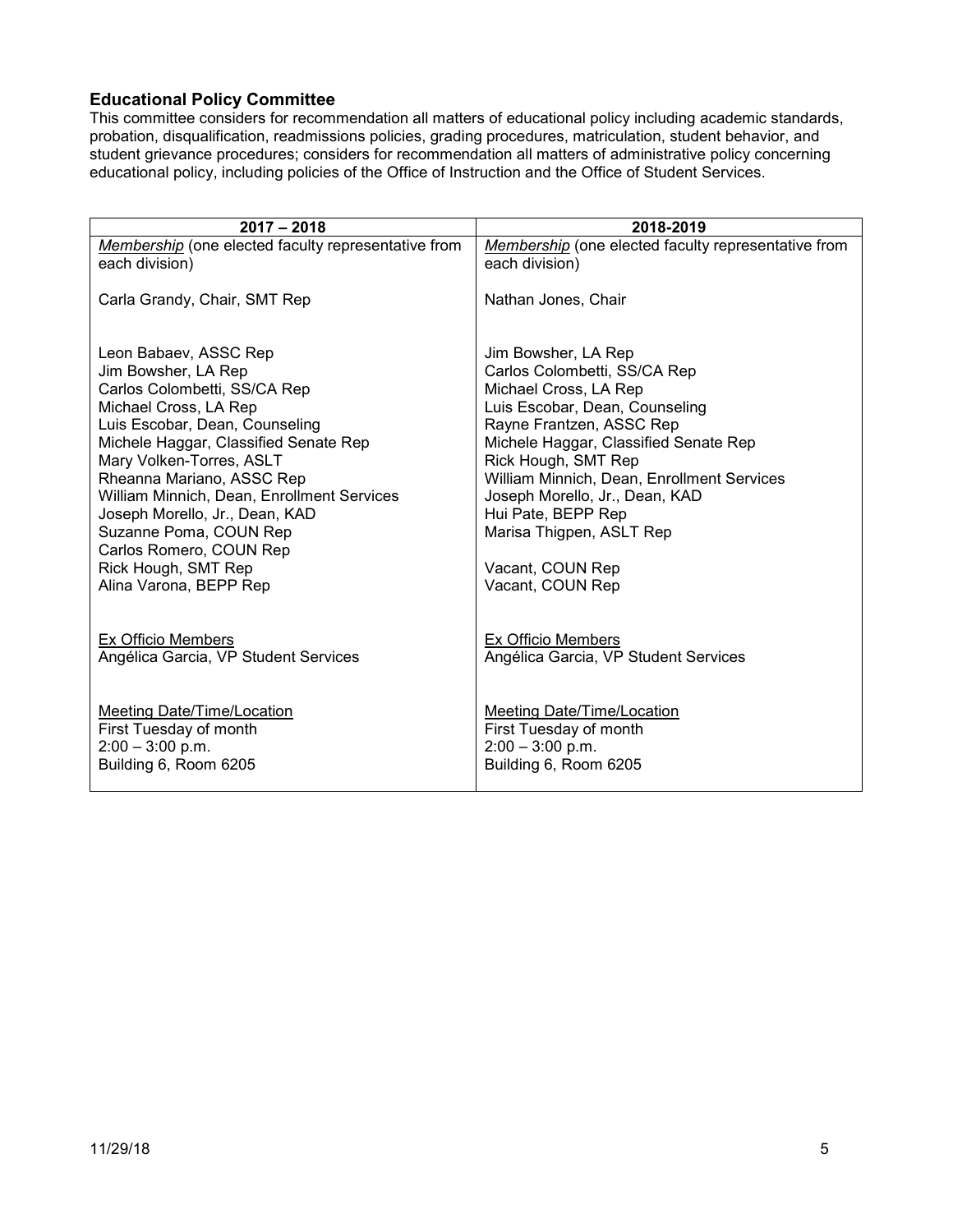#### <span id="page-5-0"></span>**Professional Personnel Committee**

This committee promotes staff development and professional growth; considers questions of professional ethics; reviews and makes recommendations concerning Program Improvement Funds and other faculty proposals as necessary; makes recommendations concerning faculty awards; reviews and recommends faculty development projects as required.

| $2017 - 2018$                                                         | 2018-2019                                                             |
|-----------------------------------------------------------------------|-----------------------------------------------------------------------|
| Membership (one elected faculty representative from<br>each division) | Membership (one elected faculty representative from<br>each division) |
| Amber Steele, Chair, KAD Rep                                          | Rika Fabian, Chair                                                    |
| Rosemary Bell, SS/CA Rep                                              | Shari Bookstaff, SMT                                                  |
| Shari Bookstaff, SMT Rep                                              | Zaid Ghori, GLPS                                                      |
| Zaid Ghori, GLPS Rep                                                  | Michelle Hawkins, SS/CA                                               |
| Nancy Kaplan-Beigel, LA Rep                                           | Nancy Kaplan-Beigel, LA                                               |
| Nathaniel Nevado, COUN Rep                                            | Nathaniel Nevado, COUN                                                |
| Regina Mitchell, BEPP Rep                                             | Regina Mitchell, BEPP                                                 |
|                                                                       | Amber Steele, KAD                                                     |
| Ex Officio Members                                                    |                                                                       |
| Mary Gutierrez, Dean, Language Arts                                   | Ex Officio Members                                                    |
|                                                                       | Chris Gibson, Interim Dean, Language Arts                             |
| Meeting Date/Time/Location                                            |                                                                       |
| Meets one or more times a semester.                                   | Meeting Date/Time/Location                                            |
|                                                                       | Meets one or more times a semester.                                   |
|                                                                       |                                                                       |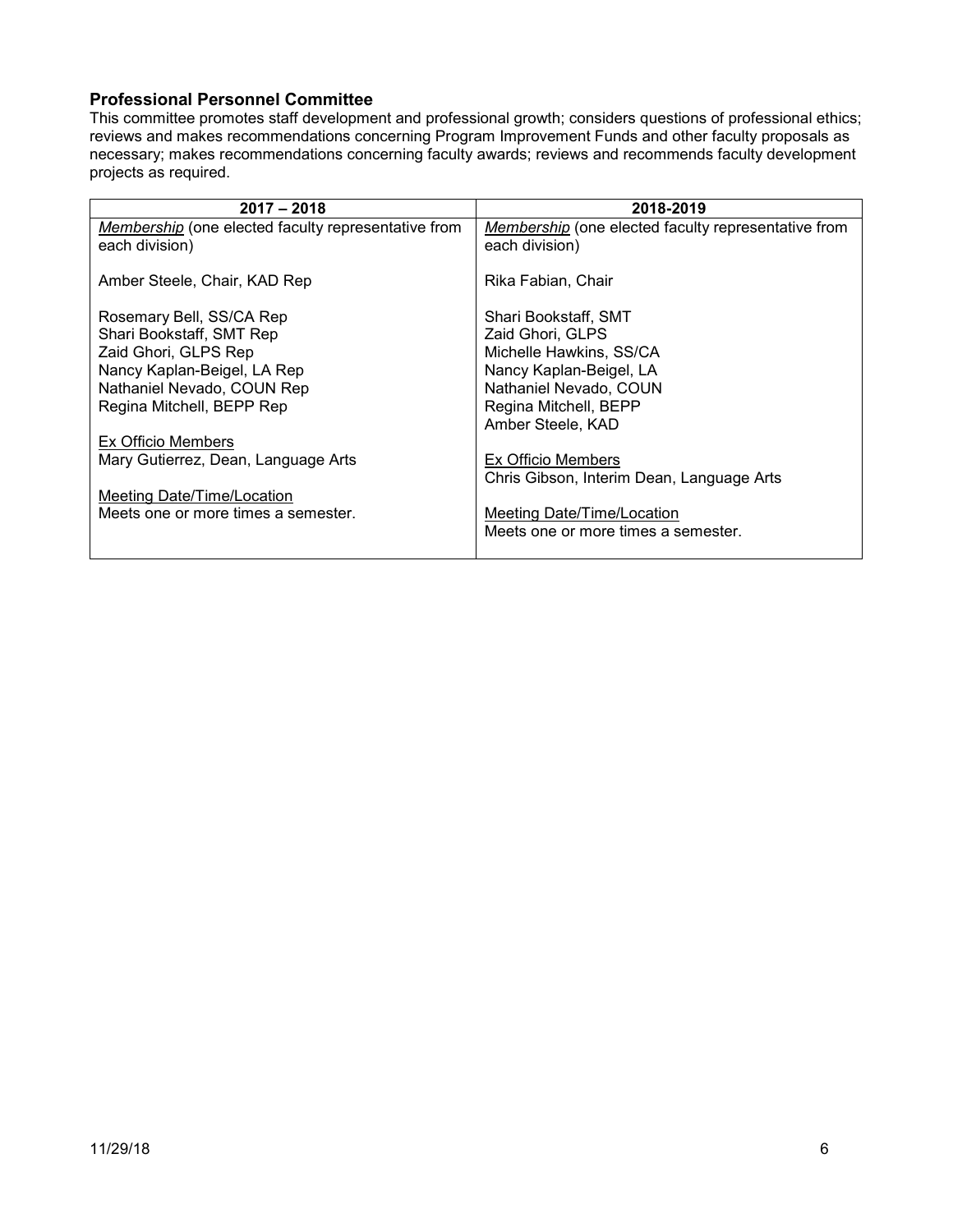#### <span id="page-6-0"></span>**Accreditation Oversight Committee (AOC)**

The overarching mission of this committee is student success through successful accreditation. It is the responsibility of the institution, CEO and ALO (Accreditation Liaison Officer) to keep Skyline College in compliance with the ERs (Eligibility Requirements), Accreditation Standards, including federal requirements, Commission policies, and Skyline's MVV (mission-Vision-Values). This committee will support the college in keeping in compliance.

The role of the Accreditation Oversight Committee is:

- 1. To review ongoing changes and requirements for accreditation at the federal, state and regional levels to facilitate keeping in compliance with ERs, Commission policies and Skyline College's MVV (Mission-Vision-Values)
- 2. To coordinate Skyline College's ongoing activities related to its accreditation, including developing and maintaining a systematic approach to tracking evidence,
- 3. To periodically review alignment of college process with accreditation standards,<br>4. To maintain the college's accreditation web site, and
- To maintain the college's accreditation web site, and
- 5. To provide open communication between the Accreditation Oversight Committee and the college community.

| $2017 - 2018$                                                                                                                                                                                                                                                                                                                                                                                                                                                                                                                                                                                                                                                  | 2018-2019                                                                                                                                                                                                                                                                                                                                                                                                                                                                                                                                                                                              |
|----------------------------------------------------------------------------------------------------------------------------------------------------------------------------------------------------------------------------------------------------------------------------------------------------------------------------------------------------------------------------------------------------------------------------------------------------------------------------------------------------------------------------------------------------------------------------------------------------------------------------------------------------------------|--------------------------------------------------------------------------------------------------------------------------------------------------------------------------------------------------------------------------------------------------------------------------------------------------------------------------------------------------------------------------------------------------------------------------------------------------------------------------------------------------------------------------------------------------------------------------------------------------------|
| <b>Membership</b>                                                                                                                                                                                                                                                                                                                                                                                                                                                                                                                                                                                                                                              | Membership                                                                                                                                                                                                                                                                                                                                                                                                                                                                                                                                                                                             |
| Jacqueline Honda, ALO, Chair, Interim Dean of PRIE                                                                                                                                                                                                                                                                                                                                                                                                                                                                                                                                                                                                             | Jacqueline Honda, ALO, Chair, Interim Dean of PRIE                                                                                                                                                                                                                                                                                                                                                                                                                                                                                                                                                     |
| Christine Abella, ASSC Rep (shared vote)<br>Eloisa Briones, VP, Administrative Services<br>Luis Escobar, Dean of Counseling<br>Angélica Garcia, VP, Student Services<br>Raymond Hernandez, Dean, SMT<br>James Houpis, Dean, ASLT<br>Leandro Torres Mantilla, ASSC Rep (shared vote)<br>William Minnich, Dean, Enrollment Services<br>Zahra Mojtahedi, PRIE Rep<br>Tammy Robinson, Dean, GLPS/Interim Dean, SS/CA<br>Pcyeta Stroud, Classified Senate Rep<br>Jennifer Taylor-Mendoza, Interim VP, Instruction<br>Karen Wong, PRIE Rep<br>Andrea Vizenor, Director of Workforce Development<br>Vacant, Academic Senate Rep<br>*ASSC Rep only counts for one vote | Eloisa Briones, VP, Administrative Services<br>Michelle Chee, ASSC Rep (shared vote)<br>Luis Escobar, Dean of Counseling<br>Abiodun Foresythe, ASSC Rep (shared vote)<br>Angélica Garcia, VP, Student Services<br>Raymond Hernandez, Dean, SMT<br>James Houpis, Dean, ASLT<br>Thiri Htun, ASSC Rep (shared vote)<br>William Minnich, Dean, Enrollment Services<br>Zahra Mojtahedi, PRIE Rep<br>Dani Redding LaPuz, Interim Dean, SSCA<br>Pcyeta Stroud, Classified Senate Rep<br>Jennifer Taylor-Mendoza, VP, Instruction<br>Karen Wong, PRIE Rep<br>Andrea Vizenor, Director of Workforce Development |
| Ex Officio Members<br>Regina Stanback Stroud, President                                                                                                                                                                                                                                                                                                                                                                                                                                                                                                                                                                                                        | Leigh Anne Shaw, Academic Senate Rep<br>*ASSC Rep only counts for one vote                                                                                                                                                                                                                                                                                                                                                                                                                                                                                                                             |
| <b>Meeting Date/Time/Location</b><br>Third Monday of the month<br>$9:00 - 10:00$ a.m.<br>Building 4, Room 4343                                                                                                                                                                                                                                                                                                                                                                                                                                                                                                                                                 | Ex Officio Members<br>Regina Stanback Stroud, President<br><b>Meeting Date/Time/Location</b><br>Third Monday of the month<br>9:00 - 10:00 a.m.<br>Building 4, Room 4343                                                                                                                                                                                                                                                                                                                                                                                                                                |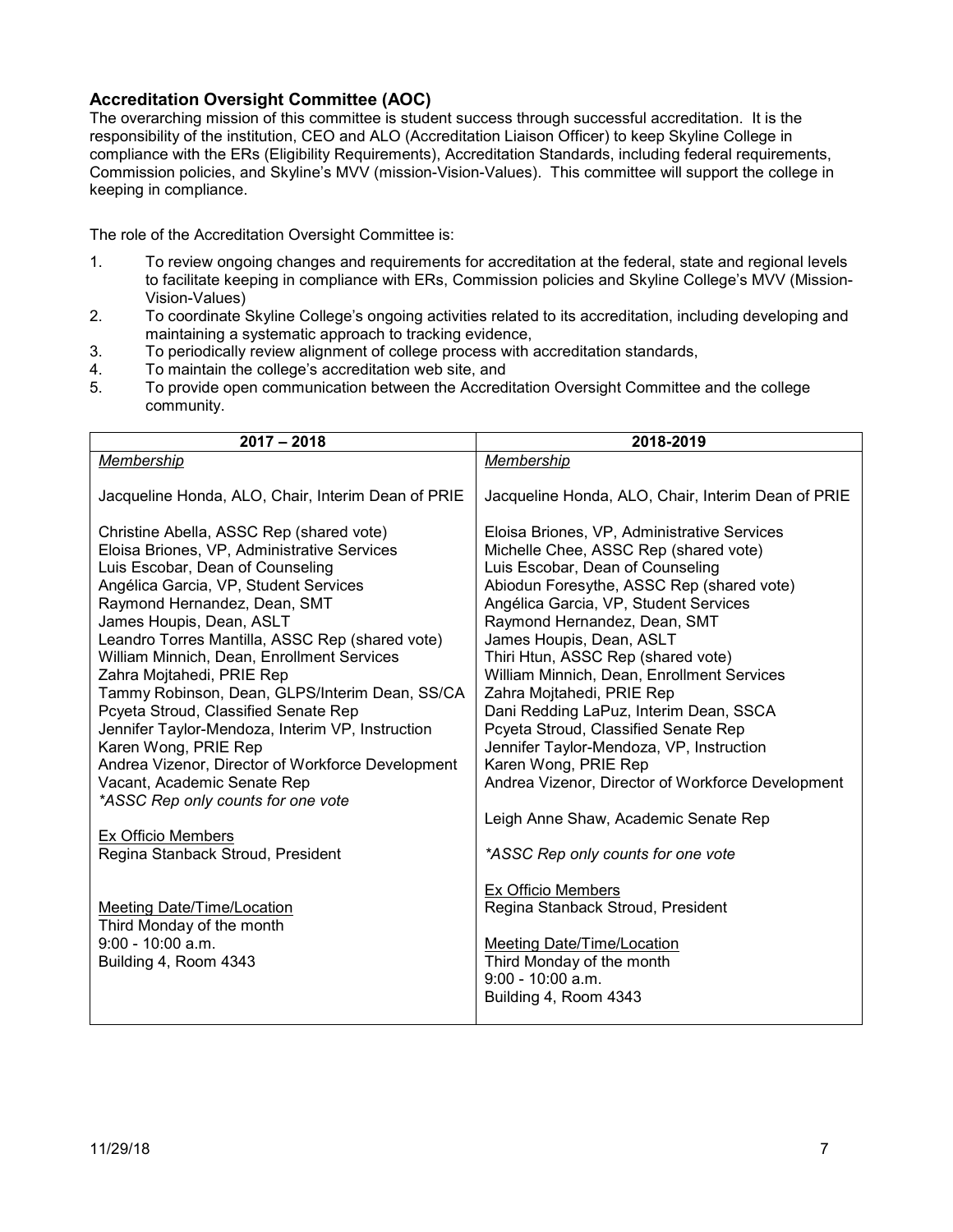### <span id="page-7-0"></span>**Advisory Committee for Employee Development (ACED)**

ACED serves as the advisory committee for the Center for Transformative Teaching and Learning (CTTL), providing input and general guidance for CTTL programming and professional development activities at Skyline College. The committee supports the college in its strategic directions with regard to professional development, and streamlines information about funding opportunities for faculty and staff to participate in national conferences and dialogues. The committee also encourages and facilitates the creation of workshops and dialogues on campus, and supports the creation and management by the CTTL of all aspects of the workshop calendar for the entire year, including technology training, speakers, webinars, and leadership programs.

| $2017 - 2018$                                                                                       | 2018-2019                                                                                                                  |
|-----------------------------------------------------------------------------------------------------|----------------------------------------------------------------------------------------------------------------------------|
| Membership (5 faculty from each of the following                                                    | Membership (5 faculty from each of the following                                                                           |
| areas: CTE, Basic Skills, Transfer, and Non-                                                        | areas: CTE, Basic Skills, Transfer, and Non-                                                                               |
| Instructional, Chair of Professional Personnel                                                      | Instructional, Chair of Professional Personnel                                                                             |
| Committee; 5 classified members from each of the                                                    | Committee; 5 classified members from each of the                                                                           |
| following areas: Student Services, Administrative                                                   | following areas: Student Services, Administrative                                                                          |
| Services, Several Other Divisions)                                                                  | Services, Several Other Divisions)                                                                                         |
| <b>CTTL Co-Coordinators</b>                                                                         | <b>CTTL Co-Coordinators</b>                                                                                                |
| (Professional Development and Distance Education)                                                   | (Professional Development and Distance Education)                                                                          |
| Nina Floro, Co-Chair, Professional Development                                                      | Jesse Raskin, Co-Chair, Professional Development                                                                           |
| Coordinator                                                                                         | Coordinator                                                                                                                |
| James Houpis, Co-Chair, Dean, ASLT                                                                  | James Houpis, Co-Chair, Dean, ASLT                                                                                         |
| <b>Administrative Membership</b>                                                                    | <b>Administrative Membership</b>                                                                                           |
| Jennifer Taylor-Mendoza, Interim VP, Instruction                                                    | Jennifer Taylor-Mendoza, VP, Instruction                                                                                   |
| James Houpis, Dean, ASLT                                                                            | James Houpis, Dean, ASLT                                                                                                   |
| Lasana Hotep, Dean, SESP                                                                            | Lasana Hotep, Dean, SESP                                                                                                   |
| <b>Faculty Membership</b>                                                                           | <b>Faculty Membership</b>                                                                                                  |
| Jarrod Feiner, Basic Skills Rep                                                                     | Rika Fabian, Academic Senate/SS/CA Rep                                                                                     |
| Bianca Rowden-Quince, Distance Education Rep                                                        | Jarrod Feiner, LA Rep                                                                                                      |
| Amber Steele, Professional Personnel Rep                                                            | Nina Floro, LA Rep                                                                                                         |
| Kwame Thomas, Student Support Services/ Non-                                                        | Bianca Rowden-Quince, ASLT Rep                                                                                             |
| Instructional Rep                                                                                   | Amber Steele, KAD Rep                                                                                                      |
| <b>Classified Membership</b>                                                                        | <b>Classified Membership</b>                                                                                               |
| Kristina Brower, BEPP Rep                                                                           | Kristina Brower, Classified Senate/BEPP Rep                                                                                |
| Karen Dimalanta, ASLT Rep                                                                           | Lynsey Hemstreet, Classified Senate/BEPP Rep                                                                               |
| Lynsey Hemstreet, BEPP Rep                                                                          | Nadia Tariq, Classified Senate Rep                                                                                         |
| Christina Trujillo, ASLT Rep                                                                        | Sherrie Wyatt, Classified Senate Rep                                                                                       |
| Vacant, Professional Development Committee<br>Vacant, ASSC Rep<br><b>Meeting Date/Time/Location</b> | <b>Associated Student Membership</b><br>Michelle Chee, ASSC Rep<br>Sara Benchohra, ASSC Rep<br>Mariegail Mijares, ASSC Rep |
| Meets 2 - 4 times per year - TBA                                                                    | <b>Professional Development Committee</b><br><b>Bianca Rowden-Quince</b><br>Jim Houpis                                     |
|                                                                                                     | <b>Meeting Date/Time/Location</b><br>Meets 2 - 4 times per year - TBA                                                      |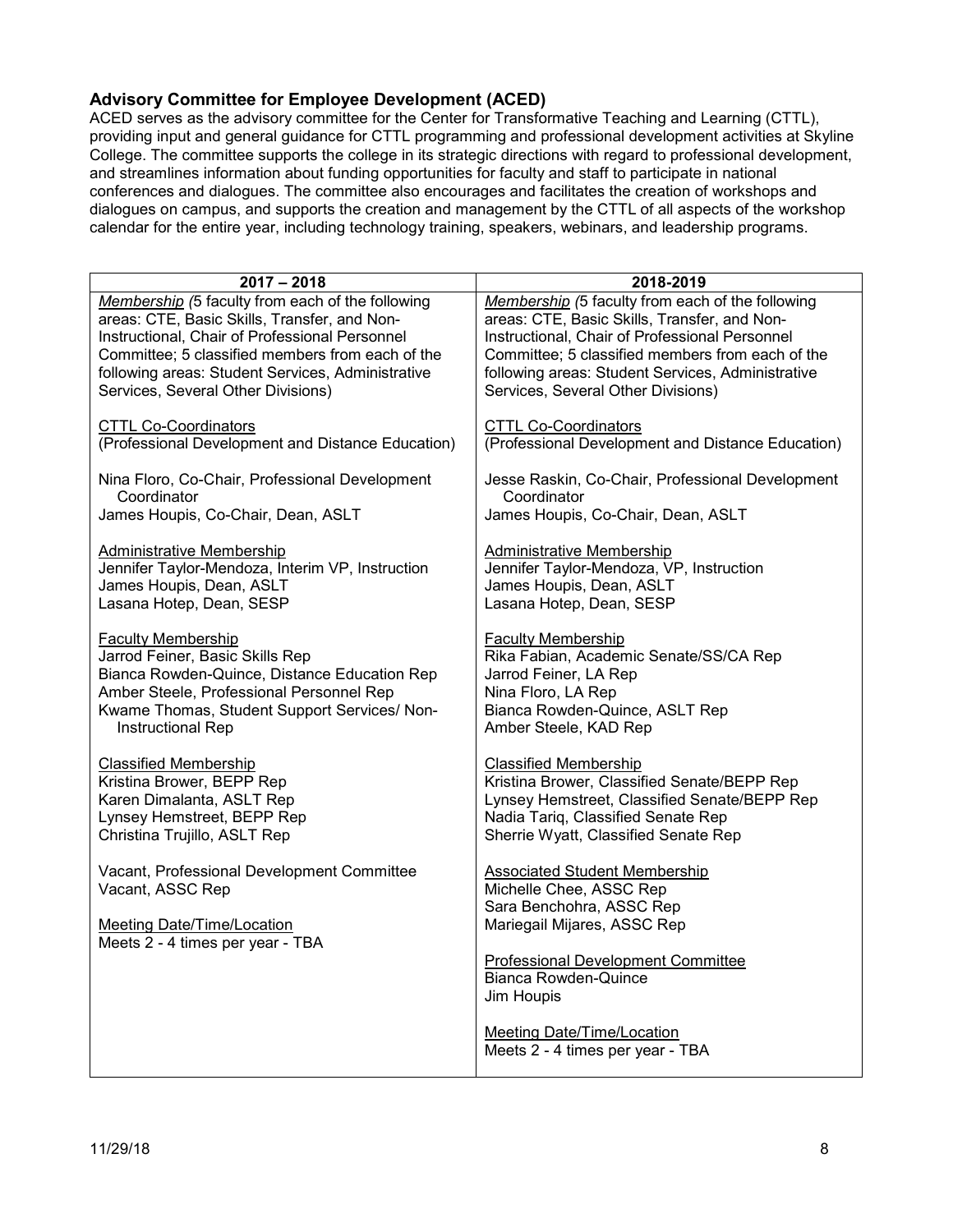### <span id="page-8-0"></span>**Associated Students of Skyline College**

Represents all Skyline students; maintains student body facilities; plans activities; adopts and supervises the ASSC budget; participates in College committees; shares in the development of College policies

| $2017 - 2018$                                         | 2018-2019                                        |
|-------------------------------------------------------|--------------------------------------------------|
| Membership (officers elected by students)             | Membership (officers elected by students)        |
|                                                       |                                                  |
| <b>Executive Council Officers</b>                     | <b>Executive Council Officers</b>                |
| Leandro Torres Mantilla, President                    | Michelle Chee, President                         |
| Christine Abella, Vice President                      | Sara Benchohra, Vice President                   |
|                                                       |                                                  |
| Kristen Ersando, Commissioner of Activities           | Kristen Ersando, Commissioner of Activities      |
| Michelle Tam, Commissioner of Finance                 | Pearl Ibeanusi, Commissioner of Finance          |
| *, Commissioner of Publicity                          | Abiodun Foresythe, Commissioner of Publicity     |
| *, Commissioner of Public Records                     | Cassandra Gutierrez, Commissioner of Public      |
| *, Parliamentarian                                    | Records                                          |
| *, SOCC Liaison                                       | *, Parliamentarian                               |
|                                                       | *, SOCC Liaison                                  |
|                                                       |                                                  |
| Senators                                              | Senators                                         |
| Claudia Sofia Acuna, Senator                          | Khaing Aye, Senator                              |
| Leon Babaev, Senator                                  | Rayne Frantzen, Senator                          |
| Noah Geertsema, Senator                               | Alejandro Guzman, Senator<br>Thiri Htun, Senator |
| Michelle Huang, Senator<br>Margarita Jimenez, Senator | Zaw Min Khant, Senator                           |
| Zaw Min Khant, Senator                                | Jacob Korf, Senator                              |
| Rheanna Mariano, Senator                              | Andrea Mendez, Senator                           |
| Amirah Tulloch, Senator                               | Marigail Mijares, Senator                        |
|                                                       |                                                  |
|                                                       | <b>Student Trustee</b>                           |
|                                                       |                                                  |
| <b>Associate Senators</b>                             |                                                  |
|                                                       | Advisors                                         |
|                                                       | Amory Cariadus, Director of Student Development  |
|                                                       | Ryan Samn, Student Life and Leadership Assistant |
|                                                       |                                                  |
|                                                       |                                                  |
|                                                       | <b>Meeting Date/Time/Location</b>                |
|                                                       | Every Monday                                     |
|                                                       | $4:00 - 6:00 p.m.$                               |
|                                                       | Building 6, Room 6202                            |
|                                                       |                                                  |
| <b>Student Trustee</b><br>Alfredo Olguin, Jr.         |                                                  |
|                                                       |                                                  |
|                                                       |                                                  |
| <b>Advisors</b>                                       |                                                  |
| Amory Cariadus, Director of Student Development       |                                                  |
| Ryan Samn, Student Life and Leadership Assistant      |                                                  |
|                                                       |                                                  |
|                                                       |                                                  |
| <b>Meeting Date/Time/Location</b>                     |                                                  |
| <b>Every Monday</b>                                   |                                                  |
| 4:00 - 6:00 p.m.                                      |                                                  |
| Building 6, Room 6202                                 |                                                  |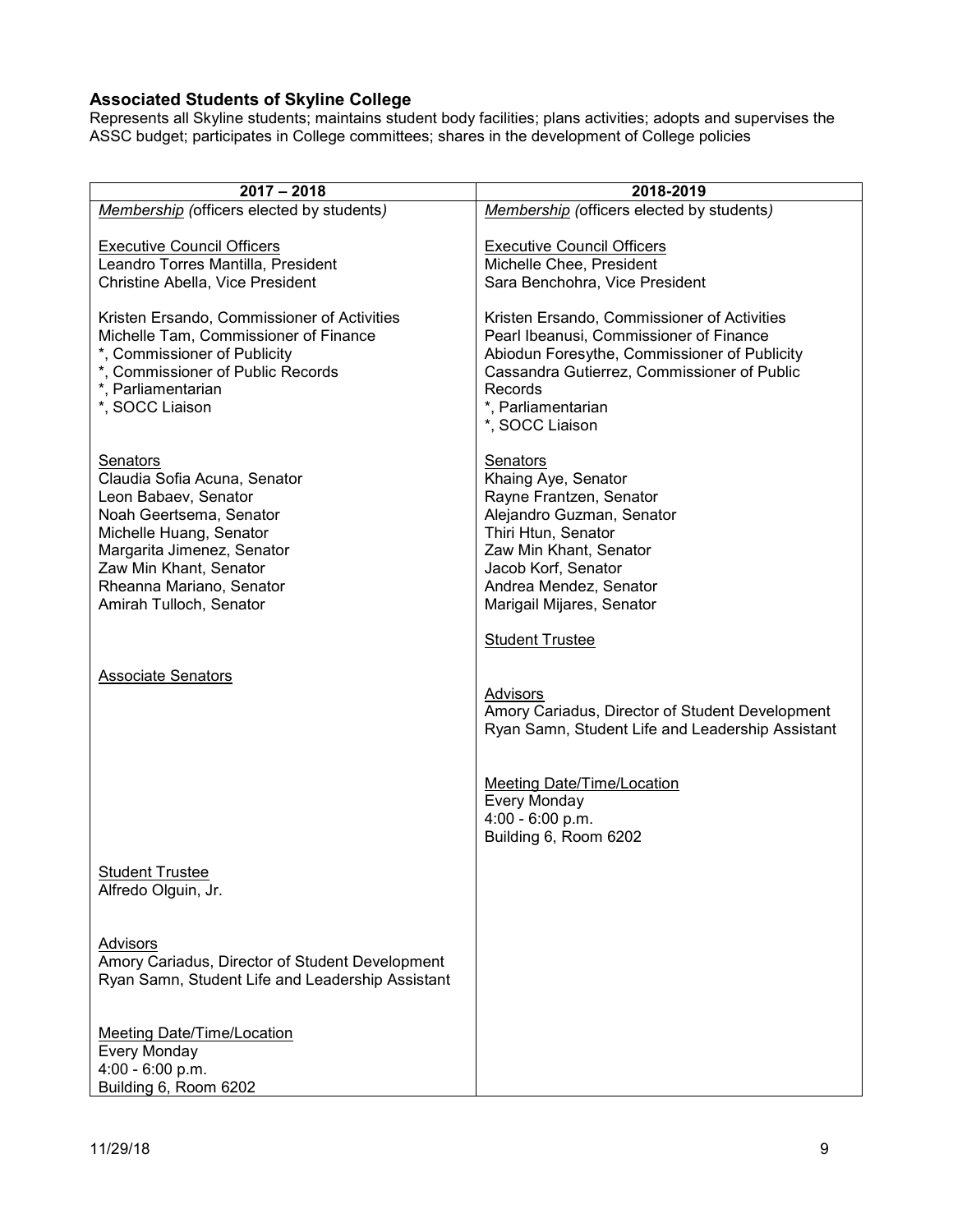### <span id="page-9-0"></span>**Student Organizations and Clubs Council**

This group meets to share information about the events and programs that they sponsor on campus. They also share information about volunteer projects, student outreach and how to recruit new members.

| $2017 - 2018$                                                                                                                                       | 2018-2019                                                                                                                                           |
|-----------------------------------------------------------------------------------------------------------------------------------------------------|-----------------------------------------------------------------------------------------------------------------------------------------------------|
| Membership (one representative from each student                                                                                                    | Membership (one representative from each student                                                                                                    |
| organization and club on campus)                                                                                                                    | organization and club on campus)                                                                                                                    |
| Amory Cariadus, Director of Student Development                                                                                                     | Amory Cariadus, Director of Student Development                                                                                                     |
| Ryan Samn, Student Life and Leadership Assistant                                                                                                    | Ryan Samn, Student Life and Leadership Assistant                                                                                                    |
| List of current clubs is available at<br>http://skylinecollege.edu/studentclubs/clublisting.php<br>or at the Center for Student Life and Leadership | List of current clubs is available at<br>http://skylinecollege.edu/studentclubs/clublisting.php<br>or at the Center for Student Life and Leadership |
| Development, Room 6212.                                                                                                                             | Development, Room 6212.                                                                                                                             |
| Meeting Date/Time/Location                                                                                                                          | <b>Meeting Date/Time/Location</b>                                                                                                                   |
| First and Third Wednesday of the Month                                                                                                              | First and Third Wednesday of the Month                                                                                                              |
| 2:00 p.m.                                                                                                                                           | 2:00 p.m.                                                                                                                                           |
| Building 6, Room 6212                                                                                                                               | Building 6, Room 6212                                                                                                                               |

#### <span id="page-9-1"></span>**Classified Senate**

The Classified Senate represents the needs, concerns and viewpoints of the classified staff with respect to the District Participatory Governance Agreement, excluding all matters related to collective bargaining. It is one of the constituent groups of Skyline College's participatory governance organizational structure. The Classified Senate represents all classified employees at Skyline College, CSEA, AFSCME, and non-represented classified employees; which includes classified supervisors and management.

| $2017 - 2018$                                        | 2018-2019                                     |
|------------------------------------------------------|-----------------------------------------------|
| <b>Membership</b> (officers are elected by students) | Membership (officers are elected by students) |
| <b>Executive Council Officers</b>                    | <b>Executive Council Officers</b>             |
| Michele Haggar, President                            | Michele Haggar, President                     |
| Christina Trujillo, Vice President                   | Sherri Prasad, Vice President                 |
| Gretel Barreto, Secretary                            | Gretel Barreto, Secretary                     |
| Vivian Paw, Treasurer                                | Scott Mansfield, Treasurer                    |
| Nancy Lam, Historian                                 | Kennya Ruiz, Historian                        |
| Belinda Chan, Parliamentarian                        | Belinda Chan, Parliamentarian                 |
| Meeting Date/Time/Location                           | <b>Meeting Date/Time/Location</b>             |
| First Thursday of the month                          | First Thursday of the month                   |
| $1:30 - 2:30$ p.m.                                   | $1:30 - 2:30$ p.m.                            |
| Building 4, Room 4301                                | Building 4, Room 4301                         |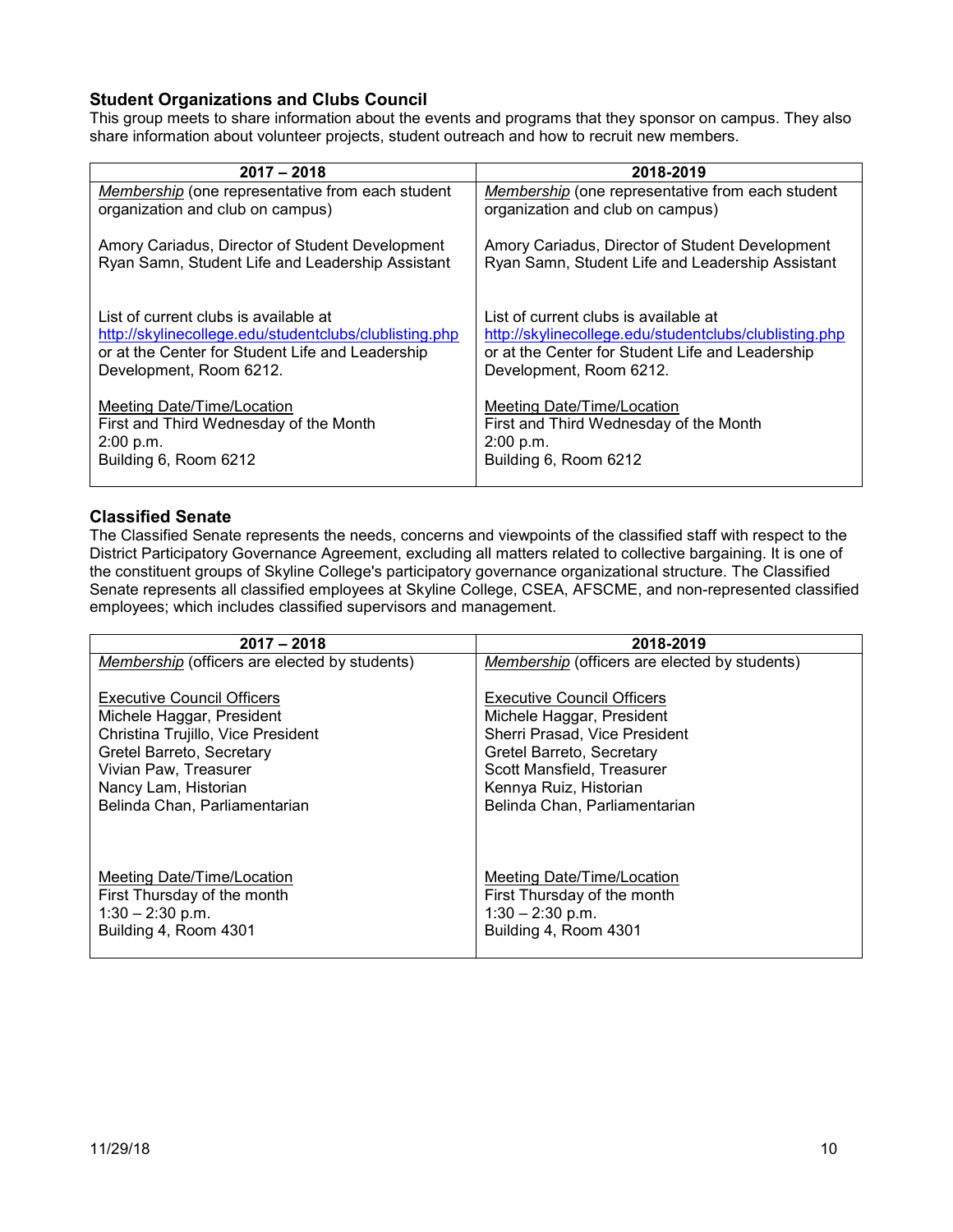### <span id="page-10-0"></span>**College Governance Council (CGC)**

The College Council is the primary planning and policy formulation group for the College, thereby establishing the charges to other units and committees in accomplishing specific tasks including, but not limited to, the following areas: budget, programs, student equity, accreditation, and program review. The Council is responsible for reviewing the progress and accomplishments of the units and committees. The Council serves as the umbrella participatory governance committee for the College and is a major participant in decision making for the College.

| $2017 - 2018$                                                  | 2018-2019                                                     |
|----------------------------------------------------------------|---------------------------------------------------------------|
| Membership (College President and Vice Presidents,             | Membership (College President and Vice Presidents,            |
| Academic Senate President and Vice President,                  | Academic Senate President and Vice President,                 |
| Classified Senate President and Vice President,                | Classified Senate President and Vice President,               |
| Associated Students President and Vice President)              | Associated Students President and Vice President)             |
| Regina Stanback Stroud, Chair, College President               | Regina Stanback Stroud, Chair, College President              |
| Christine Abella, VP, Associate Students of Skyline<br>College | Sarah Benchohra, VP, Associate Students of Skyline<br>College |
| Eloisa Briones, VP, Administrative Services                    | Eloisa Briones, VP, Administrative Services                   |
| Kathryn Browne, President of Academic Senate                   | Kathryn Browne, President of Academic Senate                  |
| Angélica Garcia, VP, Student Services                          | Angélica Garcia, VP, Student Services                         |
| Michele Haggar, President, Classified Senate                   | Michele Haggar, President, Classified Senate                  |
| Leandro Torres Mantilla, President, Associate                  | Jacqueline Honda, Interim Dean, PRIE                          |
| <b>Students of Skyline College</b>                             | Margarita Jimenez, ASSC Rep                                   |
| Jennifer Taylor-Mendoza, Interim VP, Instruction               | Sherri Prasad, VP, Classified Senate                          |
| Jesse Raskin, VP, Academic Senate                              | Jennifer Taylor-Mendoza, VP, Instruction                      |
| Christina Trujillo, VP, Classified Senate                      | Jesse Raskin, VP, Academic Senate                             |
| Meeting Date/Time/Location                                     | Meeting Date/Time/Location                                    |
| Fourth Wednesday of the month                                  | Fourth Wednesday of the month                                 |
| $2:10 - 4:00$ p.m.                                             | $2:10 - 4:00$ p.m.                                            |
| Building 4, Room 4343                                          | Building 4, Room 4343                                         |
|                                                                |                                                               |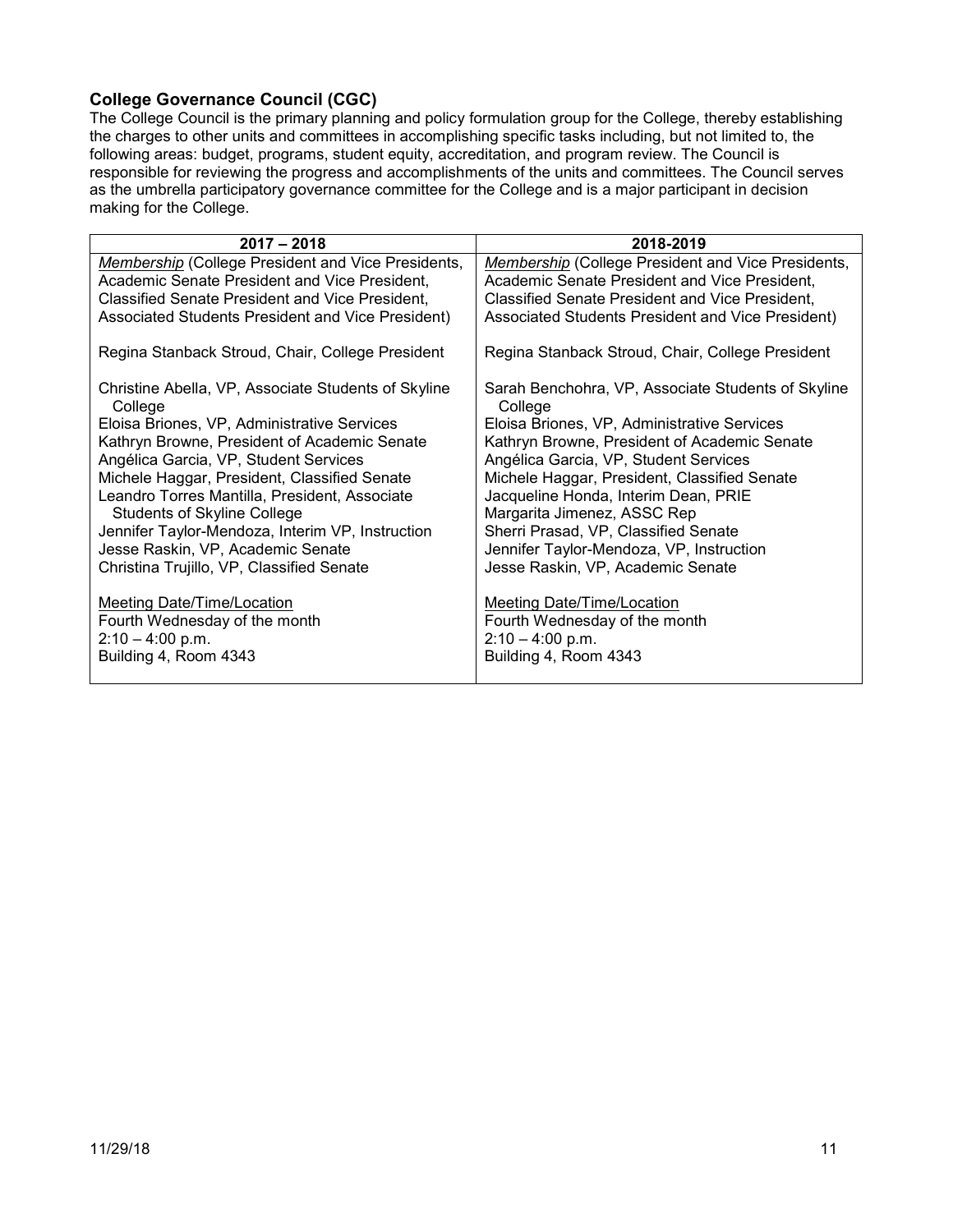# <span id="page-11-0"></span>**Full Time Equivalent Faculty Allocation Committee (FTEFAC)**

The FTEFAC is charged with developing and recommending to the Academic Senate for endorsement and to the College President for approval, a prioritized list of strategic allocations of Full Time Equivalent Faculty (FTEF) in order for the college to meet its mission of serving the educational needs of the community.

| $2017 - 2018$                                  | 2018-2019                                      |
|------------------------------------------------|------------------------------------------------|
| Membership                                     | Membership                                     |
| Jennifer Taylor-Mendoza, Chair, Interim VP     | Jennifer Taylor-Mendoza, Chair, VP Instruction |
| Instruction                                    |                                                |
|                                                | Tammy Calderon, BEPP Rep                       |
| Steven Cooney, BEPP Rep                        | Luis Escobar, Dean, Counseling                 |
| Luis Escobar, Dean, Counseling                 | Nina Floro, ASLT Rep                           |
| Kathleen Feinblum, LA Rep                      | Richard Hough, SMT Rep                         |
| Nina Floro, ASLT Rep                           | Dino Nomicos, KAD Rep                          |
| Richard Hough, SMT Rep                         | Masao Suzuki, SS/CA Rep                        |
| Joyce Lee, COUN Rep                            | Danni Redding Lapuz, Interim Dean, SS/CA       |
| Justin Piergrossi, KAD Rep                     |                                                |
| Masao Suzuki, SS/CA Rep                        | Vacant, GLPS Rep                               |
| Tammy Robinson, Dean, GLPS/Interim Dean, SS/CA | Vacant, LA Rep                                 |
|                                                |                                                |
| Resource                                       |                                                |
| Eloisa Briones, VP Administrative Services     | Resource                                       |
|                                                | Eloisa Briones, VP Administrative Services     |
| <b>Meeting Date/Time/Location</b>              |                                                |
| Meetings held as needed                        | Meeting Date/Time/Location                     |
|                                                | Meetings held as needed                        |
|                                                |                                                |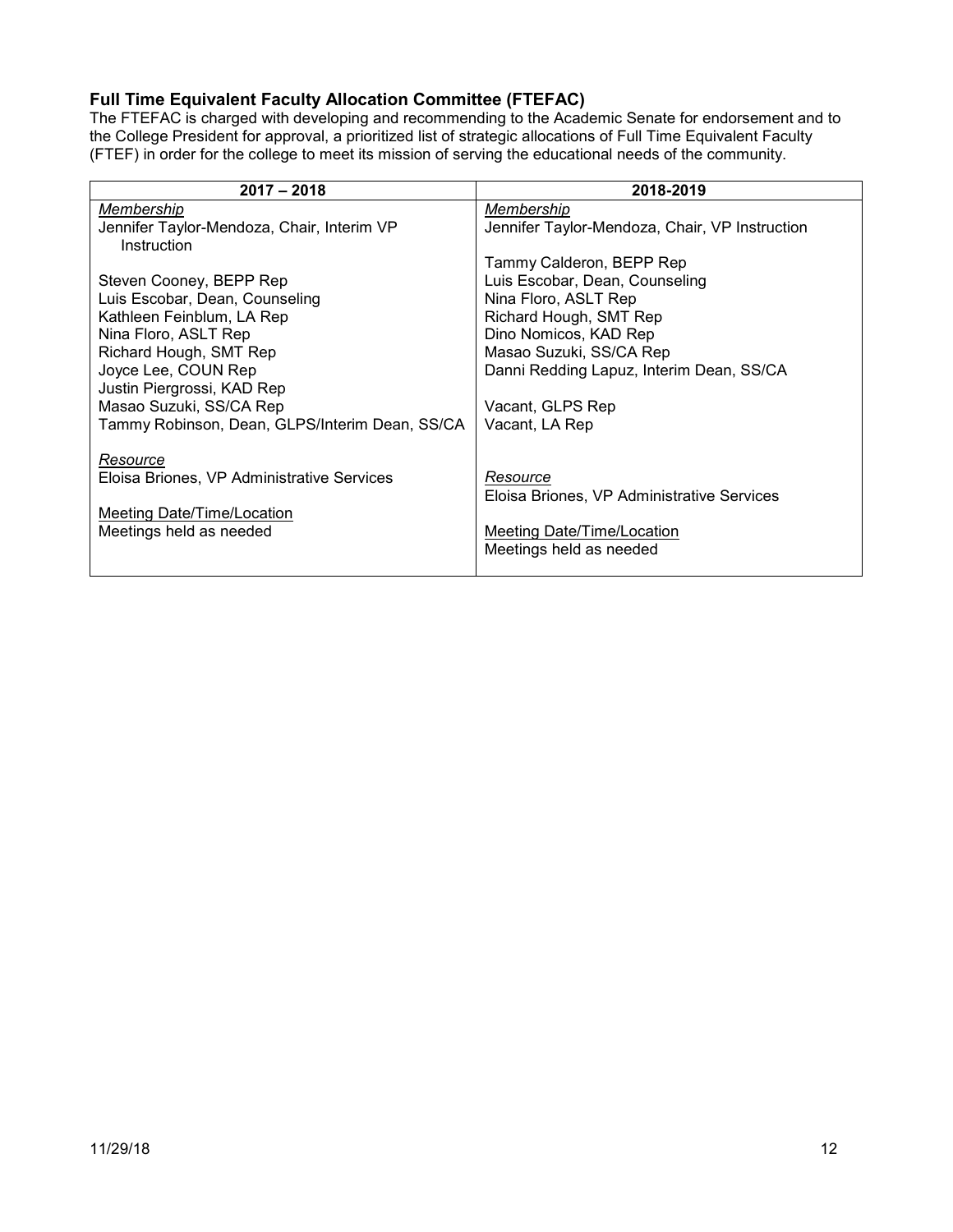#### <span id="page-12-0"></span>**Health, Safety and Emergency Preparedness Committee**

The Health, Safety and Emergency Preparedness Committee promotes a healthful, safe environment for the Skyline College campus community through education, training personnel in safe work practices, as well as developing strategies and adopting best practices regarding disaster preparedness, protection of life, property, and operational continuity for the Skyline College campus.

The committee is responsible for:

- 1. Conducting safety inspections,<br>2. Recommending corrective actional
- 2. Recommending corrective action to the College when appropriate,<br>3. Maintaining the campus Emergency Response and Evacuation Pla
- Maintaining the campus Emergency Response and Evacuation Plans,
- 4. Updating emergency contact information,<br>5. Facilitating training for the campus on eme
- Facilitating training for the campus on emergency procedures.

The Health, Safety, and Emergency Preparedness Committee is charged under CSEA contract (article 13.13.6) to meet at least quarterly. A district Safety Management Committee will meet at least twice each fiscal year. The committee is to include two representatives appointed by CSEA.

| 2018-2019                                                                                 |  |  |
|-------------------------------------------------------------------------------------------|--|--|
| Eloisa Briones, Vice President Operations, Chairperson                                    |  |  |
| Amory Cariadus, Director Student Development, Chairperson                                 |  |  |
| Jim Vangele, Chief Public Safety, Chairperson                                             |  |  |
| Michelle Batista, VPSS Office                                                             |  |  |
| Cherie Colin, Director, MCPR                                                              |  |  |
| Gary Cheang, SMT Rep                                                                      |  |  |
| Kevin Chak, Bookstore Manager, Auxiliary Services                                         |  |  |
| Brian Daniel, SMT Rep                                                                     |  |  |
| John Doctor, Facilities Manager, Facilities, Planning and Operations                      |  |  |
| Donna Elliott, Health Center                                                              |  |  |
| Mousa Ghanma, SMT Rep                                                                     |  |  |
| Hong Guo, ASLT Rep<br>Alexandria "Sandra" Hatzistratis, KAD Rep                           |  |  |
| Kylin Johnson, SMT Rep                                                                    |  |  |
| Gretchen Keys, Director, Allied Health/Respiratory Care                                   |  |  |
| Golda Margate, EA, VPSS/Title IX Deputy Investigator                                      |  |  |
| Johannes Masare, SS/CA Rep                                                                |  |  |
| Andrea Mendez, ASSC Rep                                                                   |  |  |
| Ben Zara Minkin, Emergency Preparedness Manager, SMCCCD                                   |  |  |
| Joseph Morello, Jr., Dean, KAD                                                            |  |  |
| William Minnich, Dean, Enrollment Services                                                |  |  |
| Dino Nomicos, KAD Rep                                                                     |  |  |
| Carmen Richardson, BEPP Rep<br>Ryan Samn, Student Life & Leadership Assistant             |  |  |
| Lori Slicton, SS/CA Rep                                                                   |  |  |
| Regina Stanback Stroud, College President                                                 |  |  |
| Theresa Tentes, EA, President's Office                                                    |  |  |
| Kristen Tuck, ASLT Rep                                                                    |  |  |
| Marco Wehrfritz, SMT Rep                                                                  |  |  |
| Tina Watts, BEPP Rep                                                                      |  |  |
|                                                                                           |  |  |
| Vacant, ASLT Rep                                                                          |  |  |
| Vacant, LA Rep                                                                            |  |  |
| <b>Meeting Date/Time/Location:</b>                                                        |  |  |
| First Thursday of each month (excluding January, June, July, and August) 1:00 – 2:00 p.m. |  |  |
| T.B.D.                                                                                    |  |  |
|                                                                                           |  |  |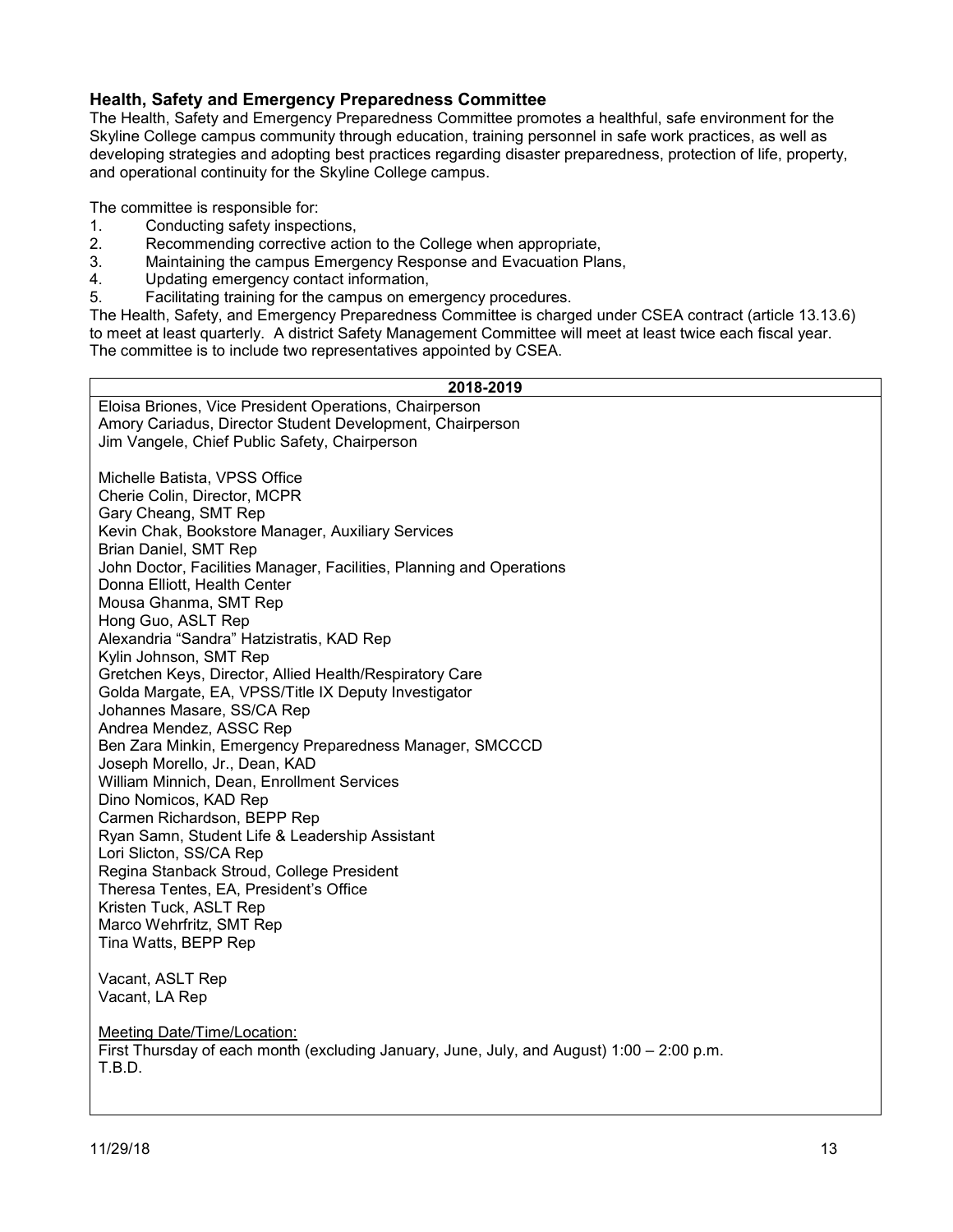#### <span id="page-13-0"></span>**Institutional Effectiveness Committee (IEC)**

Serving as a standing subcommittee to the Strategic Planning and Allocation of Resources Committee (SPARC), the IEC is charged with fostering a culture of inquiry through regularly reviewing the College mission and goals, analyzing the research that assesses how effectively the College is accomplishing its mission and goals, and broadly communicating the results so that the College has a shared understanding of its strengths and weaknesses so as to set appropriate priorities.

The IEC meets eight times a year and is comprised of the Institutional Effectiveness Coordinator (Chair); the Dean of Planning, Research and Institutional Effectiveness; an Administrator; a Planning and Research Analyst; an Academic Senate member; a Classified Senate member; a minimum of two representatives per academic division and Student Services (with at least one being faculty), and a minimum of one representative from KAD, ASLT and GLPS – all of whom are appointed by the Academic/ Classified Senates; and an Associated Students of Skyline College member. An IE member may represent two areas (e.g., a division and Senate).

| $2017 - 2018$                                                                                                                                                                                                                                                                                                                                                                                                                                                                                                                                                                                                                                                                                                                                                                                                                                                                                                                                                                                                     | 2018-2019                                                                                                                                                                                                                                                                                                                                                                                                                                                                                                                                                                                                                                                                                                                                                                                                                                                                                              |
|-------------------------------------------------------------------------------------------------------------------------------------------------------------------------------------------------------------------------------------------------------------------------------------------------------------------------------------------------------------------------------------------------------------------------------------------------------------------------------------------------------------------------------------------------------------------------------------------------------------------------------------------------------------------------------------------------------------------------------------------------------------------------------------------------------------------------------------------------------------------------------------------------------------------------------------------------------------------------------------------------------------------|--------------------------------------------------------------------------------------------------------------------------------------------------------------------------------------------------------------------------------------------------------------------------------------------------------------------------------------------------------------------------------------------------------------------------------------------------------------------------------------------------------------------------------------------------------------------------------------------------------------------------------------------------------------------------------------------------------------------------------------------------------------------------------------------------------------------------------------------------------------------------------------------------------|
| Membership<br>The IEC meets eight times a year and is comprised of<br>the Institutional Effectiveness Coordinator (Chair); the<br>Dean of Planning, Research and Institutional<br>Effectiveness; an Administrator; an Academic Senate<br>member; a Classified Senate member; a minimum of<br>two representatives per academic division and<br>Student Services (with at least one being faculty), and<br>a minimum of one representative from KAD, ASLT and<br>GLPS - all of whom are appointed by the Academic/<br>Classified Senates; and an Associated Students of<br>Skyline College member. An IE member may<br>represent two areas (e.g., a division and Senate).                                                                                                                                                                                                                                                                                                                                           | Membership<br>The IEC meets eight times a year and is comprised of<br>the Institutional Effectiveness Coordinator (Chair); the<br>Dean of Planning, Research and Institutional<br>Effectiveness; an Administrator; an Academic Senate<br>member; a Classified Senate member; a minimum of<br>two representatives per academic division and<br>Student Services (with at least one being faculty), and<br>a minimum of one representative from KAD, ASLT and<br>GLPS - all of whom are appointed by the Academic/<br>Classified Senates; and an Associated Students of<br>Skyline College member. An IE member may<br>represent two areas (e.g., a division and Senate).                                                                                                                                                                                                                                |
| Karen Wong, Chair, Coordinator of Institutional<br><b>Effectiveness</b><br>Christine Abella, ASSC Rep (as alternate)<br>Steve Aurilio, SS/CA Rep<br>Grace Beltran, Classified Senate Rep/Stdn.Srvs. Rep<br>Wissem Bennani, GLPS Rep<br>Tony Brunicardi, KAD Rep<br>Rika Fabian, SS/CA Rep<br>Jan Fosberg, KAD Rep<br>Stephen Fredricks, SMT Rep<br>Zaid Ghori, GLPS Rep (as alternate)<br>Jacqueline Honda, Interim Dean, PRIE<br>James Houpis, Dean, ASLT<br>Nick Kapp, SMT Rep (Spring 2018)<br>Zaw Min Khant, ASSC Rep<br>Melissa Komadina, COUN Rep (Fall 2017)<br>Nels Langbauer, LA Rep (Spring)<br>Evan Leach, SMT Rep<br>Nicole Porter, BEPP Rep<br>Erinn Struss, Language Arts Rep<br>Kwame Thomas, COUN Rep (Spring 2018)<br>Christina Trujillo, ASLT Rep<br>Alina Varona, BEPP Rep<br>John Calamita, LA (Fall)<br>Meeting Date/Time/Place Fourth Mondays of the<br>month from $2:00 - 4:00$ p.m. in Building 6, Room<br>6203 (except for the few occasions when the<br>calendar necessitates a change) | Karen Wong, Chair, Coordinator of Institutional<br>Effectiveness<br>Steve Aurilio, SS/CA Rep<br>Rachel Bell, LA Rep (Fall)<br>Grace Beltran, Classified Senate Rep/ Stdn. Srvs.<br>Rep<br>Wissem Bennani, GLPS Rep<br>Sara Benchohra, ASSC Rep<br>Jim Bowsher, LA Rep (Spring)<br>Tony Brunicardi, KAD Rep (Fall)<br>Amir Esfahani, SS/CA Rep<br>Jan Fosberg, KAD Rep (Spring)<br>Stephen Fredricks, SMT Rep<br>Zaid Ghori, GLPS Rep (as alternate)<br>Jacqueline Honda, Interim Dean, PRIE<br>James Houpis, Dean, ASLT<br>Evan Leach, SMT Rep<br>Zahra Mojtahedi, PRIE Rep<br>Gabriela Nocito, ASLT Rep<br>Nicole Porter, BEPP Rep<br>Kwame Thomas, COUN Rep<br>Suji Venkataraman, BEPP Rep<br>Vacant, AS Rep<br>Meeting Date/Time/Place Fourth Mondays of the<br>month from $2:00 - 4:00$ p.m. in Building 6, Room<br>6203 (except for the few occasions when the<br>calendar necessitates a change) |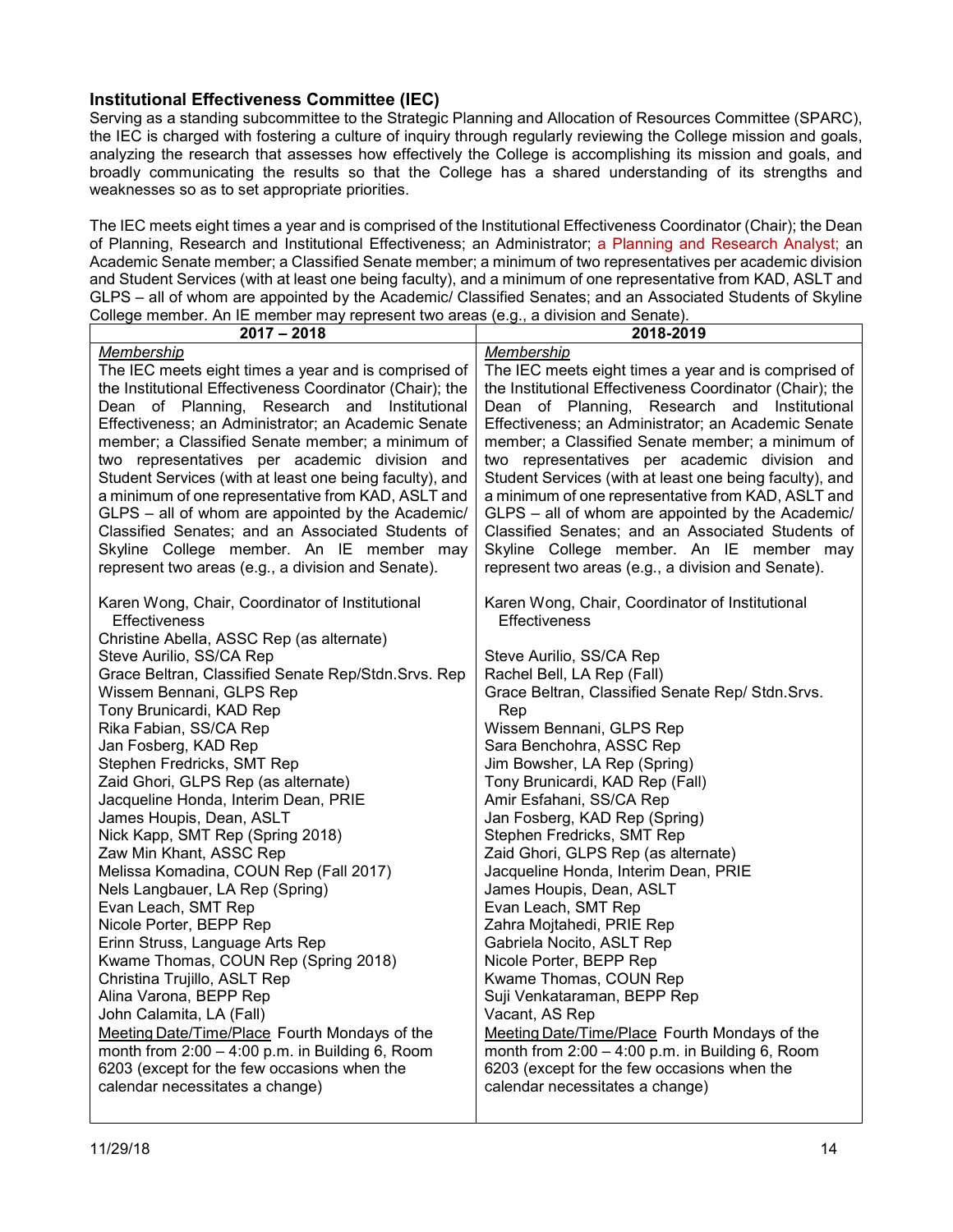# <span id="page-14-0"></span>**Professional Development Committee**

Evaluates and makes recommendations for funding faculty proposals for long-term and short-term professional development projects.

| $2017 - 2018$                                   | 2018-2019                                       |
|-------------------------------------------------|-------------------------------------------------|
| <b>Membership</b> (The Professional Development | <b>Membership</b> (The Professional Development |
| Committee on each campus shall consist of three | Committee on each campus shall consist of three |
| AFT appointed faculty members, one Academic     | AFT appointed faculty members, one Academic     |
| Senate appointed representative and two         | Senate appointed representative and two         |
| administrators)                                 | administrators)                                 |
|                                                 |                                                 |
| James Houpis, Chair, Dean, ASLT                 | James Houpis, Chair, Dean, ASLT                 |
|                                                 |                                                 |
| Luciana Castro, LA Rep                          | Ruben Parra, BEPP Rep                           |
| Melanie Espinueva, COUN Rep                     | Bianca Rowden-Quince, ASLT Rep                  |
| Ruben Parra, BEPP Rep                           |                                                 |
| Bianca Rowden-Quince, ASLT Rep                  | Vacant, COUN Rep                                |
| Pcyeta Stroud, BEPP Rep                         | Vacant, KAD Rep                                 |
| Rob Williams, LA Rep                            | Vacant, LA Rep                                  |
|                                                 | Vacant, SS/CA Rep                               |
|                                                 | Vacant, SMT Rep                                 |
| Meeting Date/Time/Location                      |                                                 |
| Meetings held as needed                         | Meeting Date/Time/Location                      |
|                                                 | Meetings held as needed                         |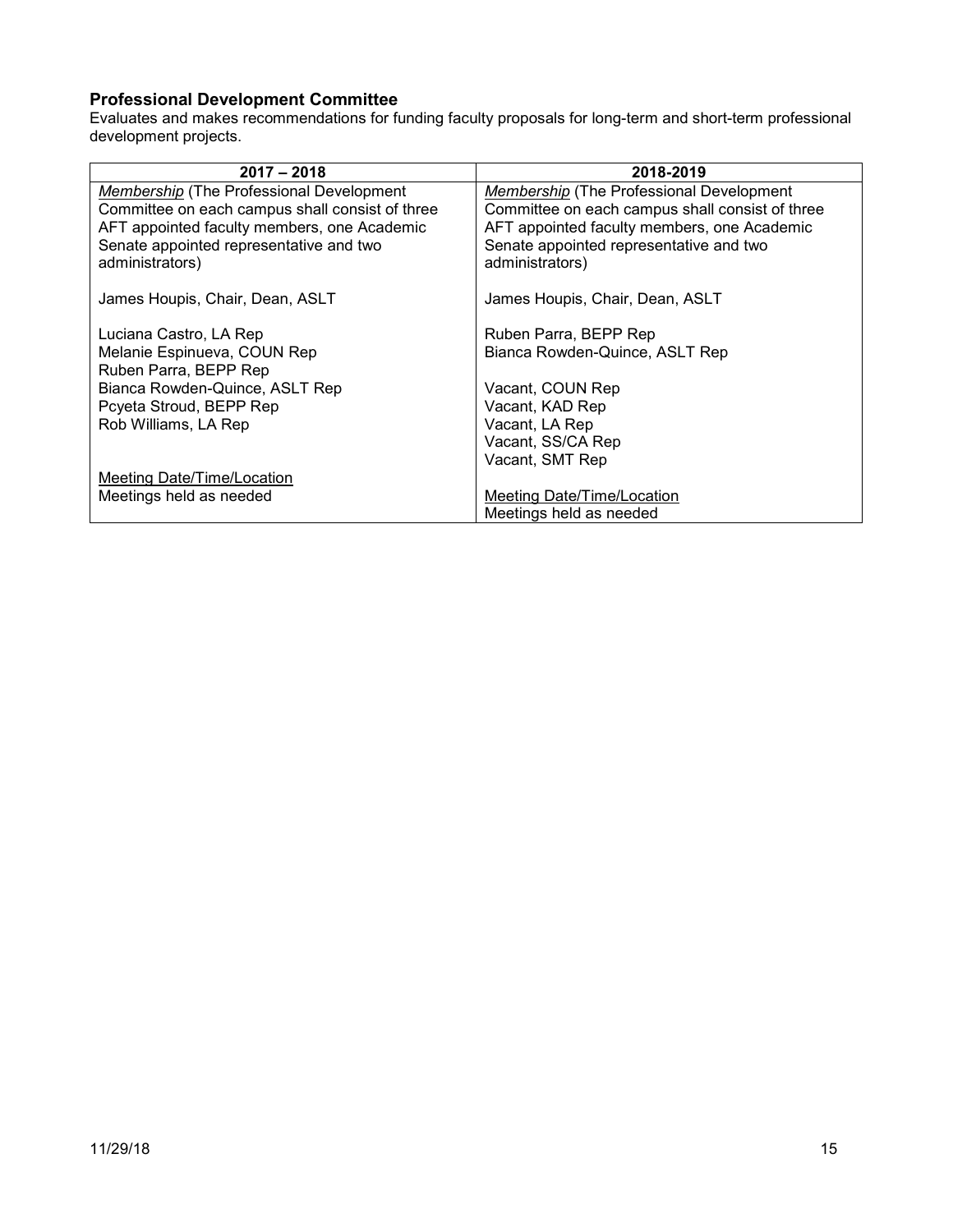### <span id="page-15-0"></span>**Stewardship Equity, Equal Employment, and Diversity Committee (SEEED)**

The Stewardship for Equity, Equal Employment and Diversity (SEEED) Advisory Committee assists Skyline College in fulfilling its commitment to celebrate the intellectual, educational, and social benefits of diversity. In doing so, the committee will:

- 1. Provide stewardship for the college's value related to campus climate.<br>2. Oversee the college's equality in employment opportunities and make
- 2. Oversee the college's equality in employment opportunities and make recommendations to the district EEOAC regarding fair and effective hiring policies.
- 3. Support, provide or promote training in cultural proficiency.
- 4. Provide support and assistance to equity and diversity-related projects and activities, and facilitate engagement in campus issues related to equity and diversity.
- 5. Support and promote educational initiatives that result in intercultural awareness and respect for diversity in students, faculty and staff.

| $2017 - 2018$                                   | 2018-2019                                           |
|-------------------------------------------------|-----------------------------------------------------|
| Membership (members appointed by constituent    | <b>Membership</b> (members appointed by constituent |
| groups from Academic Senate, Classified Senate, | groups from Academic Senate, Classified Senate,     |
| and Management)                                 | and Management)                                     |
|                                                 |                                                     |
| Lasana Hotep, Co-Chair, Dean of SESP            | Lasana Hotep, Co-Chair, Dean of SESP                |
| Lucia Lachmayr, Co-Chair, LA Rep                | Lucia Lachmayr, Co-Chair, LA Rep                    |
|                                                 |                                                     |
| Leon Babaev, ASSC Rep                           | Khaing Aye, ASSC Rep                                |
| Wissem Bennani, GLPS Rep                        | Grace Beltran, Classified Senate Rep                |
| Serena Chu-Mraz, LA Rep                         | Wissem Bennani, GLPS Rep                            |
| Kristen Ersando, ASSC Rep                       | Luis Escobar, Dean, Counseling                      |
| Luis Escobar, Dean, Counseling                  | Ricardo Flores, ASLT Rep                            |
| Ricardo Flores, ASLT Rep                        | Nina Floro, ASLT Rep                                |
| Nina Floro, ASLT Rep                            | Lauren Ford, Classified Senate Rep                  |
| Jon Freedman, SMT Rep                           | Rayne Franzten, ASSC Rep                            |
| Angélica Garcia, VP, Student Services           | Jon Freedman, SMT Rep                               |
| Jacqueline Honda, Interim Dean, PRIE            | Angélica Garcia, VP, Student Services               |
| Margarita Jimenez, ASSC Rep                     | Jacqueline Honda, Interim Dean, PRIE                |
| Nathan Jones, LA Rep                            | Elsa Jimenez-Samoyoa, SMT Rep                       |
| Raymond Jones, Director, Middle College         | Margarita Jimenez, ASSC Rep                         |
| Lucy Jovel, COUN Rep                            | Nathan Jones, LA Rep                                |
| Soledad McCarthy, BEPP Rep                      | Raymond Jones, Director, Middle College             |
| Patricia Mendoza, Classified Rep                | Robyn Ledesma, BEPP Rep                             |
| Nathaniel Nevado, Counseling Rep                | Goldie Lee, Classified Senate Rep                   |
| Tammy Robinson, Dean, GLPS/Interim Dean, SS/CA  | Soledad McCarthy, BEPP Rep                          |
| Michael Stokes, Director, TRiO                  | Andrea Mendez, ASSC Rep                             |
| Kirstie Stramler, SMT Rep                       | Patricia Mendoza, Classified Rep                    |
| Nadia Tariq, Classified Senate/SMT Rep          | Mariegail Mijares, ASSC Rep                         |
| Marisa Thigpen, Classified Senate Rep           | Danielle Powell, LA Rep                             |
| Chad Thompson, Director, SparkPoint             | Danni Redding Lapuz, Interim Dean, SSCA             |
| Andrea Vizenor, BEPP Rep                        | Michael Stokes, Director, TRiO                      |
|                                                 | Kirstie Stramler, SMT Rep                           |
|                                                 | Arthur Takayama, SS/CA Rep                          |
|                                                 | Mary Thomasmeyer, SMT Rep                           |
| <b>Meeting Date/Time/Location</b>               | Chad Thompson, Director, SparkPoint                 |
| Third Tuesday of the month                      | Andrea Vizenor, BEPP Rep                            |
| $2:10 - 4:00$ p.m.                              | Sanjyot Walawalkar, ASLT Rep                        |
| Building 6, Room 6203                           | Delisle Warden, Interim Dean, GLPS                  |
|                                                 |                                                     |
|                                                 | <b>Meeting Date/Time/Location</b>                   |
|                                                 | Third Tuesday of the month<br>$2:10 - 4:00$ p.m.    |
|                                                 |                                                     |
|                                                 | Building 6, Room 6203                               |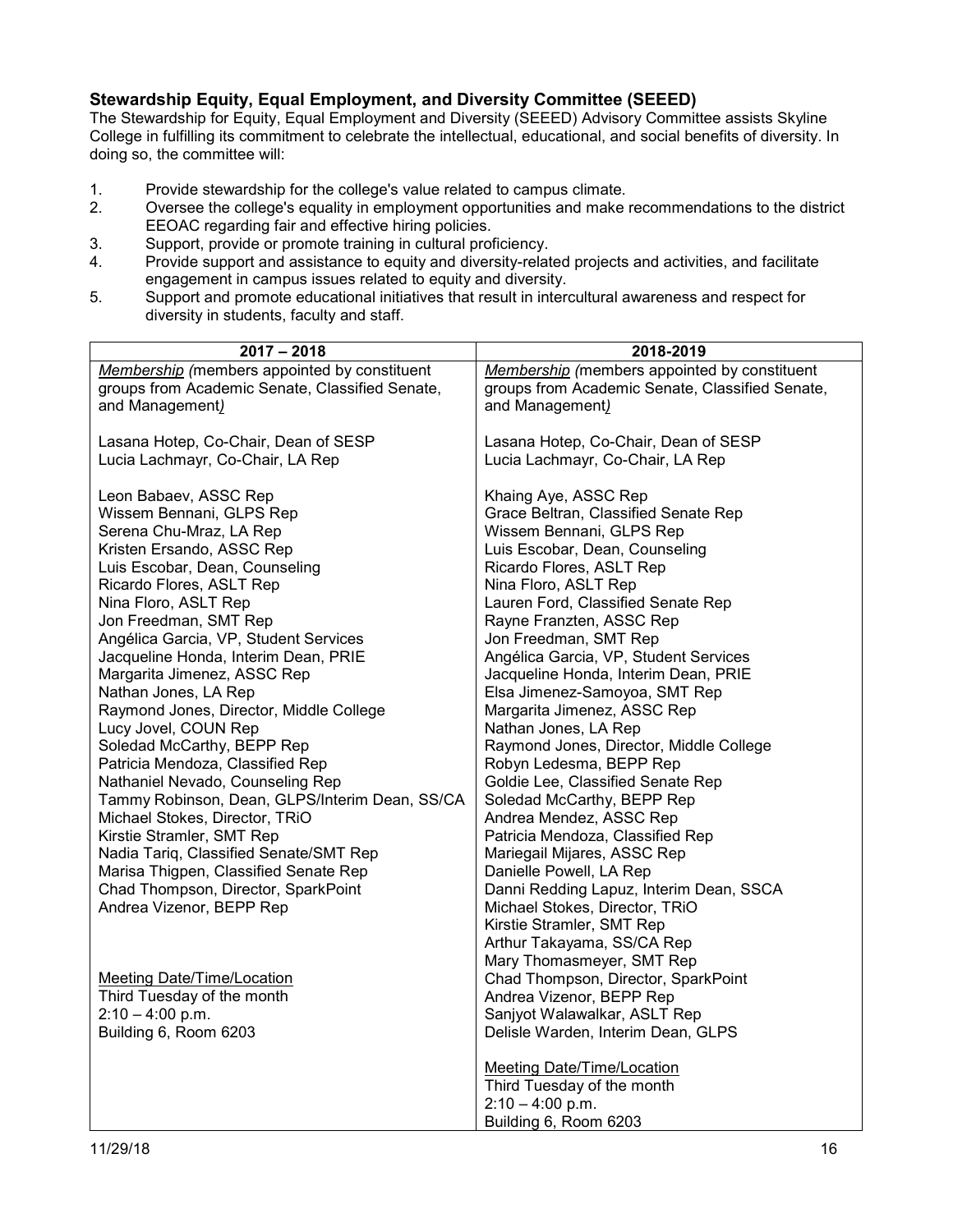### <span id="page-16-0"></span>**Strategic Planning and Allocation of Resources (SPARC)**

The Skyline College Strategic Planning and Allocation of Resources Committee will coordinate, integrate and communicate college-wide planning and budgeting. This committee will make integrated planning and budget recommendations to the College Governance Council.

| $2017 - 2018$                                          | 2018-2019                                              |
|--------------------------------------------------------|--------------------------------------------------------|
| Membership (Members of Strategic Planning and          | Membership (Members of Strategic Planning and          |
| Allocation of Resources Committee (SPARC) include      | Allocation of Resources Committee (SPARC) include      |
| the following: the Vice Presidents of the College, the | the following: the Vice Presidents of the College, the |
| Dean of PRIE, one dean from instruction, and one       | Dean of PRIE, one dean from instruction, and one       |
| dean from student services, appointed by the           | dean from student services, appointed by the           |
| President, the Academic Senate President, two          | President, the Academic Senate President, two          |
| faculty members from each college division including   | faculty members from each college division including   |
| student services, appointed by the Academic Senate,    | student services, appointed by the Academic Senate,    |
| three classified staff appointed by the Classified     | three classified staff appointed by the Classified     |
| Senate, 2 students appointed by the ASSC.)             | Senate, 2 students appointed by the ASSC.)             |
| Eloisa Briones, VP Administrative Services,            | Eloisa Briones, VP Administrative Services,            |
| Tri-Chair (Budget)                                     | Tri-Chair (Budget)                                     |
| Kathryn Browne, Academic Senate President,             | Kathryn Browne, Academic Senate President,             |
| Tri-Chair (Budget/Planning)                            | Tri-Chair (Budget/Planning)                            |
| Jacqueline Honda, Interim Dean, PRIE,                  | Jacqueline Honda, Interim Dean, PRIE,                  |
| Tri-Chair (Planning)                                   | Tri-Chair (Planning)                                   |
| Claudia Sofia Acuna, ASSC Rep                          | Wissem Bennani, GLPS Rep                               |
| Wissem Bennani, GLPS Rep                               | Zach Bruno, SS/CA Rep                                  |
| Eric Brenner, ASLT Rep                                 | Luis Escobar, Dean, Counseling                         |
| Luis Escobar, Dean, Counseling                         | Michael Fitzgerald, KAD Rep                            |
| Bridget Fischer, SS/CA Rep                             | Kathy Fitzpatrick, Classified Senate Rep               |
| Michael Fitzgerald, KAD Rep                            | Angélica Garcia, VP, Student Services                  |
| Kathy Fitzpatrick, Classified Senate Rep               | Filipp Gleyzer, BEPP Rep                               |
| Nina Floro, ASLT Rep                                   | Pearl Ibeanusi, ASSC Rep                               |
| Angélica Garcia, VP, Student Services                  | Melissa Komadina, COUN Rep                             |
| Zaid Ghori, GLPS Rep                                   | Barbara Lamson, Classified Senate Rep                  |
| Christopher Gibson, LA Rep                             | Evan Leach, SMT Rep                                    |
| Filipp Gleyzer, BEPP Rep                               | Nicole Porter, BEPP Rep                                |
| Michelle Hawkins, SS/CA Rep                            | Christine Roumbanis, Dean, BEPP                        |
| Melissa Komadina, COUN Rep                             | Bianca Rowden-Quince, ASLT Rep                         |
| Barbara Lamson, Classified Senate Rep                  | Gabe Saucedo, KAD Rep (Spring 2019)                    |
| Evan Leach, SMT Rep                                    | Leigh Anne Shaw, LA Rep                                |
| Christine Roumbanis, Dean, BEPP                        | Jennifer Taylor-Mendoza, VP, Instruction               |
| Gabe Saucedo, KAD Rep (Spring 2018)                    | Pia Walawalkar, ASLT, Rep                              |
| Michelle Tam, ASSC Rep                                 | Miranda Wang, SMT Rep                                  |
| Jennifer Taylor-Mendoza, Interim VP, Instruction       | Karen Wong, PRIE Rep                                   |
| Linda Whitten, BEPP Rep                                | Alessandra Zanassi, GLPS Rep                           |
| Karen Wong, PRIE Rep                                   | Vacant, COUN Rep                                       |
| Soodi Zamani, SMT Rep                                  | Vacant, LA Rep                                         |
| Meeting Date/Time/Location                             | <b>Meeting Date/Time/Location</b>                      |
| Second and Last Thursday                               | Second and Last Thursday                               |
| $2:10 - 4:00$ p.m.                                     | $2:10 - 4:00$ p.m.                                     |
| Building 6, Room 6203                                  | Building 6, Room 6203                                  |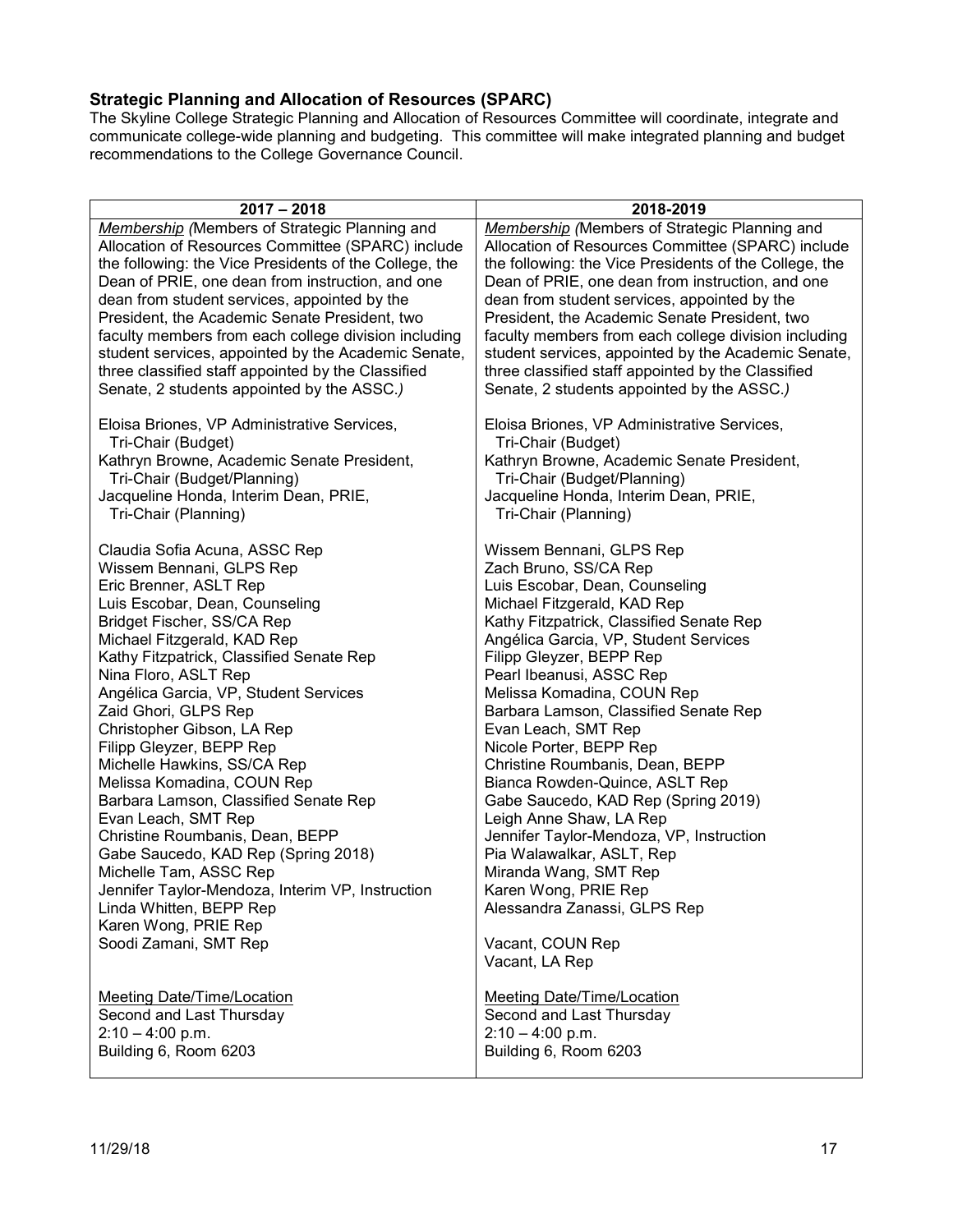# <span id="page-17-0"></span>**Technology Advisory Committee (TAC)**

The Skyline College Technology Advisory Committee (TAC) serves as a viable forum through which faculty, staff and administrators discuss, plan and implement ideas and strategies that will best utilize advances in technology to enhance instruction, student support services and administrative services.

| $2017 - 2018$                                                                                                                                                                                                                                                                                                                                                                                                                                            | 2018-2019                                                                                                                                                                                                                                                                                                                                                                                                                                                            |
|----------------------------------------------------------------------------------------------------------------------------------------------------------------------------------------------------------------------------------------------------------------------------------------------------------------------------------------------------------------------------------------------------------------------------------------------------------|----------------------------------------------------------------------------------------------------------------------------------------------------------------------------------------------------------------------------------------------------------------------------------------------------------------------------------------------------------------------------------------------------------------------------------------------------------------------|
| Membership (interested faculty, staff and<br>administrators)                                                                                                                                                                                                                                                                                                                                                                                             | Membership (interested faculty, staff and<br>administrators)                                                                                                                                                                                                                                                                                                                                                                                                         |
| Ricardo Flores, Chair, ASLT/Classified Senate Rep                                                                                                                                                                                                                                                                                                                                                                                                        | Ricardo Flores, Chair, ASLT/Classified Senate Rep                                                                                                                                                                                                                                                                                                                                                                                                                    |
| Shari Bookstaff, SMT Rep<br>Emma Briones, GLPS Rep<br>Thomas Broxholm, BEPP Rep<br>Tammy Calderon, BEPP Rep<br>Kevin Chak, Bookstore Manager, Auxiliary Services<br>Brianna Clay, Counseling Rep<br>Amir Esfahani, SS/CA Rep<br>Raymond Hernandez, Dean, SMT<br>James Houpis, Dean, ASLT<br>Walter Hanley, SMT Rep<br>Jacqueline Honda, Interim Dean, PRIE<br>Cindy Moss, SMT Rep<br>Guillermo Ortiz, BEPP Rep<br>Danielle Powell, LA Rep<br>*, ASSC Rep | Khaing Aye, ASSC Rep<br>Shari Bookstaff, SMT Rep<br>Paul Bridenbaugh, SS/CA Rep<br>Thomas Broxholm, BEPP Rep<br>Kevin Chak, Bookstore Manager, Auxiliary Services<br>Norman Del Prado, SMT Rep<br>Walter Hanley, SMT Rep<br>Will Minnich, Dean, Enrollment Services<br>James Houpis, Dean, ASLT<br>Jacqueline Honda, Interim Dean, PRIE<br>Mariegail Mijares, ASSC Rep<br>Cindy Moss, SMT Rep<br>Guillermo Ortiz, BEPP Rep<br>Chris Weidman, ASLT Rep<br>*, ASSC Rep |
| <b>Meeting Date/Time/Location</b><br>First Tuesday of the month<br>$2:30 - 4:00$ p.m.<br>Building 1, Room 1311F                                                                                                                                                                                                                                                                                                                                          | Vacant, COUN Rep<br>Vacant, LA Rep<br>Vacant, KAD<br>Meeting Date/Time/Location<br>First Tuesday of the month<br>$2:30 - 4:00$ p.m.<br>Building 1, Room 1311F                                                                                                                                                                                                                                                                                                        |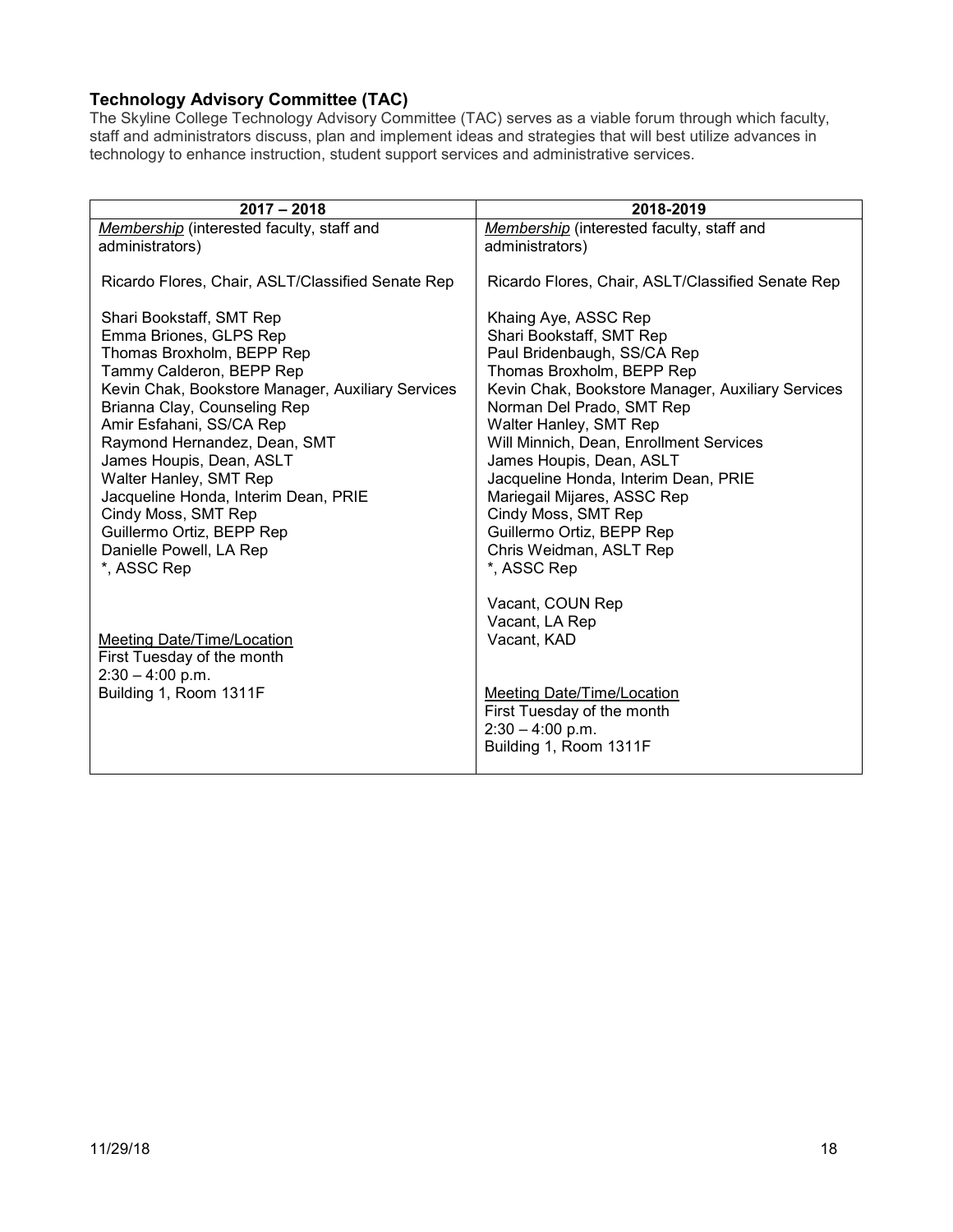# <span id="page-18-0"></span>**TASK FORCES**

#### <span id="page-18-1"></span>**Art on Campus Committee**

The Art on Campus Committee is charged with developing and reviewing proposals for acquisition of art works for both indoor and outdoor display at Skyline College that are appropriate to the mission of the college, broadly interpreted, and express the college's commitment to access and respect for all, regardless of "level of preparation, socio-economic status, cultural, religious, or ethnic background, or disability." The committee will make recommendations to the College President. The committee shall consist of at least one representative each from administration, faculty, staff, and students. Members shall include representatives from the art department, the budget office and facilities. Members shall serve in staggered three-year terms (except student representatives) and may be reappointed

| $2017 - 2018$                                                                                                                                                                                                                                                                                  | 2018-2019                                                                                                                                                                                                                                                                                                                                                             |
|------------------------------------------------------------------------------------------------------------------------------------------------------------------------------------------------------------------------------------------------------------------------------------------------|-----------------------------------------------------------------------------------------------------------------------------------------------------------------------------------------------------------------------------------------------------------------------------------------------------------------------------------------------------------------------|
| <b>Membership</b> (representatives from management,                                                                                                                                                                                                                                            | <b>Membership</b> (representatives from management,                                                                                                                                                                                                                                                                                                                   |
| faculty, staff, and students)                                                                                                                                                                                                                                                                  | faculty, staff, and students)                                                                                                                                                                                                                                                                                                                                         |
|                                                                                                                                                                                                                                                                                                |                                                                                                                                                                                                                                                                                                                                                                       |
| Andrea Vizenor, Co-Chair, Administration                                                                                                                                                                                                                                                       | Andrea Vizenor, Co-Chair, Administration                                                                                                                                                                                                                                                                                                                              |
| Paul Bridenbaugh, Co-Chair, Faculty                                                                                                                                                                                                                                                            | Paul Bridenbaugh, Co-Chair, Faculty                                                                                                                                                                                                                                                                                                                                   |
| Tammy Robinson, Interim Dean of SS/CA<br>Kim Davalos, COUN Rep<br><b>Bridget Fischer, Faculty</b><br>Lygia "Gigi" Isaacs, Classified Rep<br>Zaw Min Khant, ASSC Rep<br>Susan Lorenzo, Registrar<br>Justin Piergrossi, Faculty<br><b>Tiffany Schmierer, Faculty</b><br>Arthur Takayama, Faculty | Marianne Beck, Classified Rep<br>Sara Benchohra, ASSC Rep<br>Michelle Chee, ASSC Rep<br>Kim Davalos, COUN Rep<br><b>Bridget Fischer, Faculty</b><br>Kathy Fitzpatrick, SS/CA Rep<br>Thiri Htun, ASSC Rep<br>Susan Lorenzo, Registrar<br>Justin Piergrossi, Faculty<br><b>Tiffany Schmierer, Faculty</b><br>Arthur Takayama, Faculty<br>Marisa Thigpen, Classified Rep |
| <b>Meeting Date/Time/Location</b><br>To be Determined                                                                                                                                                                                                                                          |                                                                                                                                                                                                                                                                                                                                                                       |
|                                                                                                                                                                                                                                                                                                | <b>Meeting Date/Time/Location</b><br>To be Determined                                                                                                                                                                                                                                                                                                                 |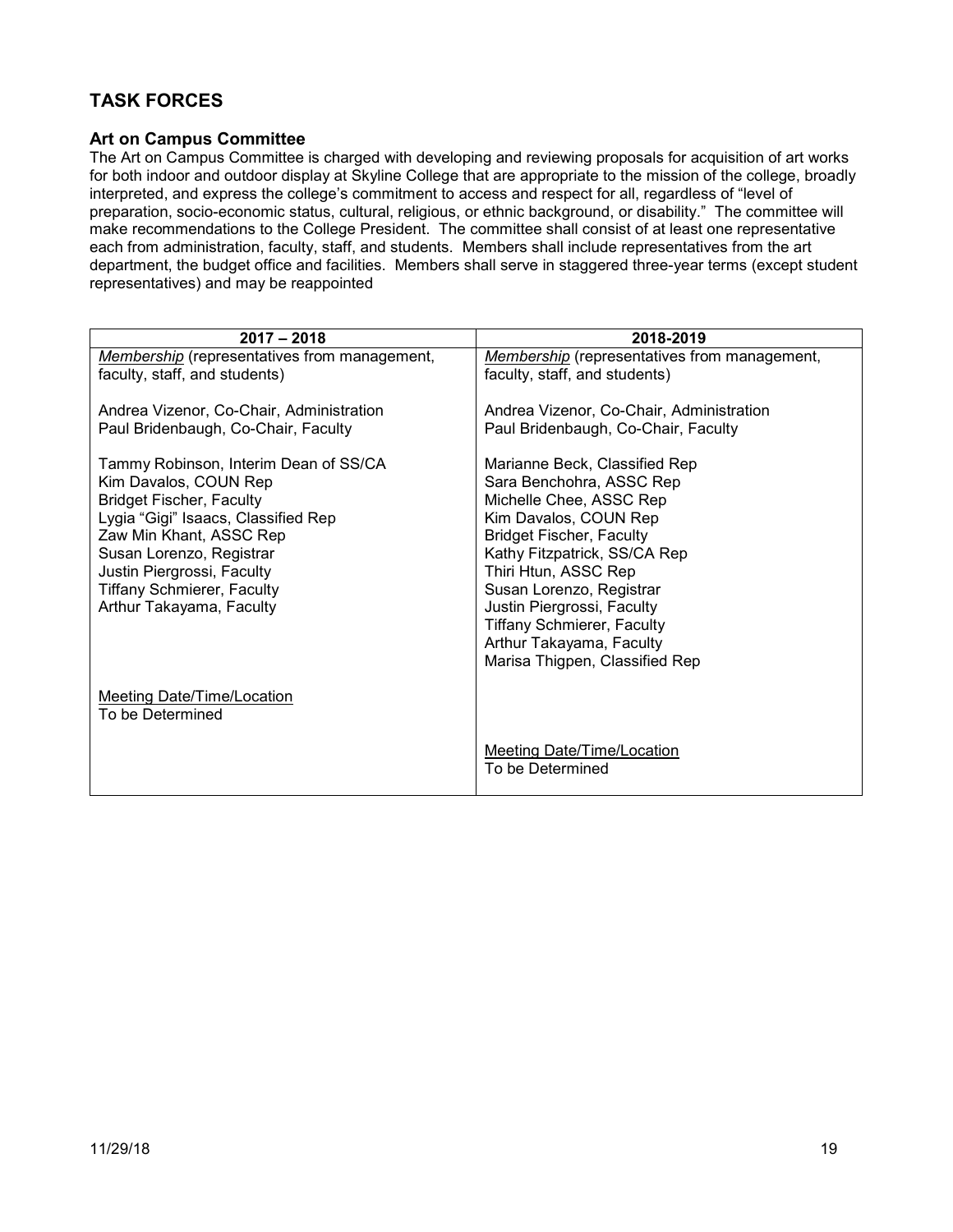# <span id="page-19-0"></span>**OPERATIONAL WORK GROUPS**

### <span id="page-19-1"></span>**Campus Auxiliary Services Advisory Committee**

The Committee is to identify concerns and makes recommendations regarding the cafeteria, bookstore, vending, and some facilities to the President or the Chancellor's Office. This is a college committee that interfaces with the District Auxiliary Services Advisory Committee (DASAC).

| $2017 - 2018$                                           | 2018-2019                                               |
|---------------------------------------------------------|---------------------------------------------------------|
| <b>Membership</b> (representatives from bookstore,      | <b>Membership</b> (representatives from bookstore,      |
| cafeteria, Student Activities Office, Business Services | cafeteria, Student Activities Office, Business Services |
| office, Student Services)                               | office, Student Services)                               |
| Eloisa Briones, VP, Administrative Services             | Kaing Aye, ASSC Rep                                     |
| Amory Cariadus, Director, Student Development           | Eloisa Briones, VP, Administrative Services             |
| Kevin Chak, Bookstore Manager, Auxiliary Services       | Amory Cariadus, Director, Student Development           |
| Michelle Huang, ASSC Rep                                | Kevin Chak, Bookstore Manager, Auxiliary Services       |
| Zaw Min Khant, ASSC Rep                                 | Rayne Franzten, ASSC Rep                                |
| Leandro Torres Mantilla, ASSC Rep                       | Alejandro Guzman, ASSC Rep                              |
| Rick McMahon, Pacific Dining representative             | Rick McMahon, Pacific Dining representative             |
| Chikako Walker, GLPS Rep                                | Chikako Walker, GLPS Rep                                |
| <b>Meeting Date/Time/Location</b>                       | Meeting Date/Time/Location                              |
| Meetings held as needed                                 | Meetings held as needed                                 |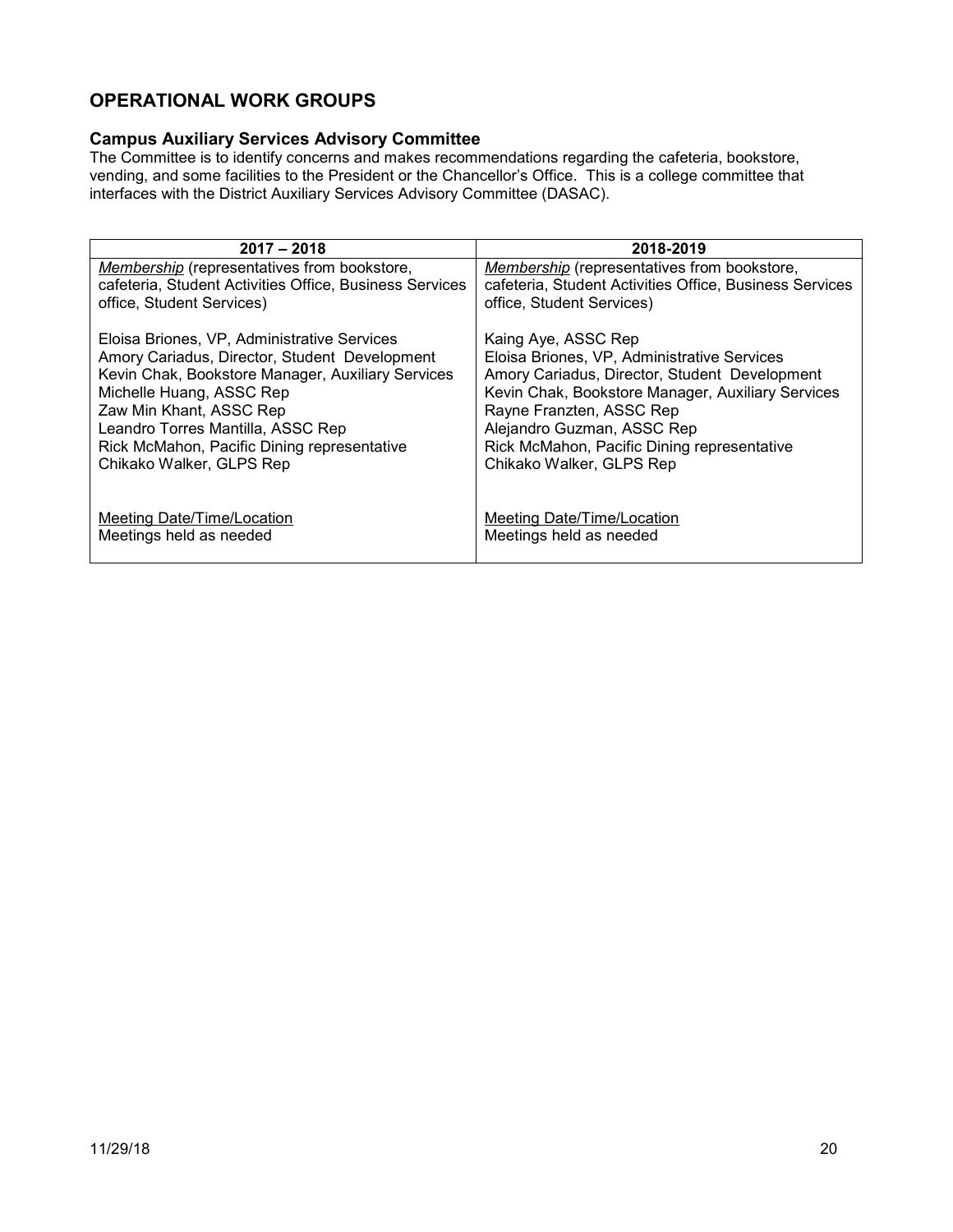### <span id="page-20-0"></span>**College Redesign Design Team**

The Design Team is a collaborative body comprised of faculty, staff, students, and administrators that serve as a point of integration and communication for all efforts of the Comprehensive College Redesign. This body reviews and discusses proposals from the inquiry/work teams and makes recommendations to the Administrative Leadership Team. Specifically, the design team includes the co-leads as well as representatives from: the inquiry/work teams, shared governance bodies at Skyline College, various campus programs, classified staff and from the logistics and communication team.

| $2017 - 2018$                                     | 2018-2019                                               |
|---------------------------------------------------|---------------------------------------------------------|
| Membership (as listed below)                      | Membership (as listed below)                            |
|                                                   |                                                         |
| Design Team Co-Leads                              | Design Team Co-Leads                                    |
| Lorraine DeMello, Counseling Faculty              | Carla Grandy, Instructional Faculty                     |
| Luis Escobar, Dean, Counseling                    | Jessica Hurless, Instruction Faculty                    |
| Carla Grandy, Instructional Faculty               | Mustafa Popal, Instructional Faculty                    |
| Mary Gutierrez, Dean, Language Arts               | Angélica Garcia, Vice President of Student Services     |
| Jessica Hurless, Instruction Faculty              | Jennifer Taylor-Mendoza, Vice President of              |
| Mustafa Popal, Instructional Faculty              | Instruction                                             |
| Jesse Raskin, Instructional Faculty               |                                                         |
|                                                   | <b>Shared Governance Representatives</b>                |
| <b>Share Governance Representatives</b>           | Michele Haggar - Classified Senate (President)          |
| Tiffany Schmierer, Academic Senate Rep            | Courtney Honeywell, Academic Senate                     |
| Marisa Thigpen, Classified Senate Rep             | Zaw Min Khant - ASSC                                    |
| *, ASSC Rep                                       | <b>ASSC</b>                                             |
|                                                   |                                                         |
| *, ASSC Rep                                       | <b>Additional Seats:</b>                                |
|                                                   | Amory Caradius - Center for Student Life and            |
| <b>Divisional Representative</b>                  | Leadership (Director)                                   |
| Katrina Pantig, Student Equity & Support Programs | Goldie Lee - Program Services Coordinator               |
| Nina Floro, Professional Development              | Assessment Center (Classified staff)                    |
| Andrea Vizenor, Career & Workforce Program        | Sherrie Prasad - Executive Assistant, Office of the     |
| Karen Wong, Institutional Effectiveness           | Vice President of Instruction (Classified Staff)        |
| *, Learning Center                                | Angelica Mendoza - Administrative Assistant, Office     |
|                                                   | of the Vice President of Instruction (Classified Staff) |
| <b>Inquiry Team Representatives</b>               | Jessica Hurless - Curriculum (Chair)                    |
| *, High Impact Practices Lead(s)                  | Karen Wong - ISLO/Institutional Effectiveness           |
| *, G.E. Redesign Lead(s)                          | Chelssee De Barra - Learning Center (Director)          |
| *, Undeclared Student Experience Lead(s)          | Nina Floro/Jesse Raskin - Professional Development      |
| *, Exploratory Course Lead(s)                     | (Coordinators)                                          |
|                                                   | Ellen Murray - Promise Scholars Program (Director)      |
| <b>Work Team Representatives</b>                  | Rika Fabian - Service Learning CoP (Lead)               |
| *, Student Support Services Lead(s)               | Katrina Pantig - Student Equity & Support Programs      |
| *, Foundation (Affective Domain) Lead(s)          | Andrea Vizenor - Career & Workforce Program             |
|                                                   | (Director)                                              |
| <b>Support Squad Representative</b>               | Inquiry/Work Team Representatives:                      |
| Joseph Morello, Jr., Logistics Squad              | Lavinia Zanassi - Exploring Student Experience Lead     |
| Cheri Colin, Communication Squad                  | First Year Seminar Course Lead                          |
| Connor Fitzpatrick, Communication Squad           | Michael Cross - G.E. Redesign Lead                      |
|                                                   | Jude Navari - HIPs (High Impact Practices) Lead         |
| <b>Meeting Date/Time/Location</b>                 | Meta-majors Lead                                        |
| Please refer to Meta Major Website                | Nate Nevado - Student Support Services Lead             |
| http://skylinecollege.edu/metamajors/schedule.php | <b>Logistics &amp; Communication Representatives:</b>   |
|                                                   | Joe Morello - Dean, KAD                                 |
|                                                   | Cherie Colin - Director, MCPR                           |
|                                                   | Connor Fitzpatrick - Communications Manager             |
|                                                   | Technology                                              |
|                                                   |                                                         |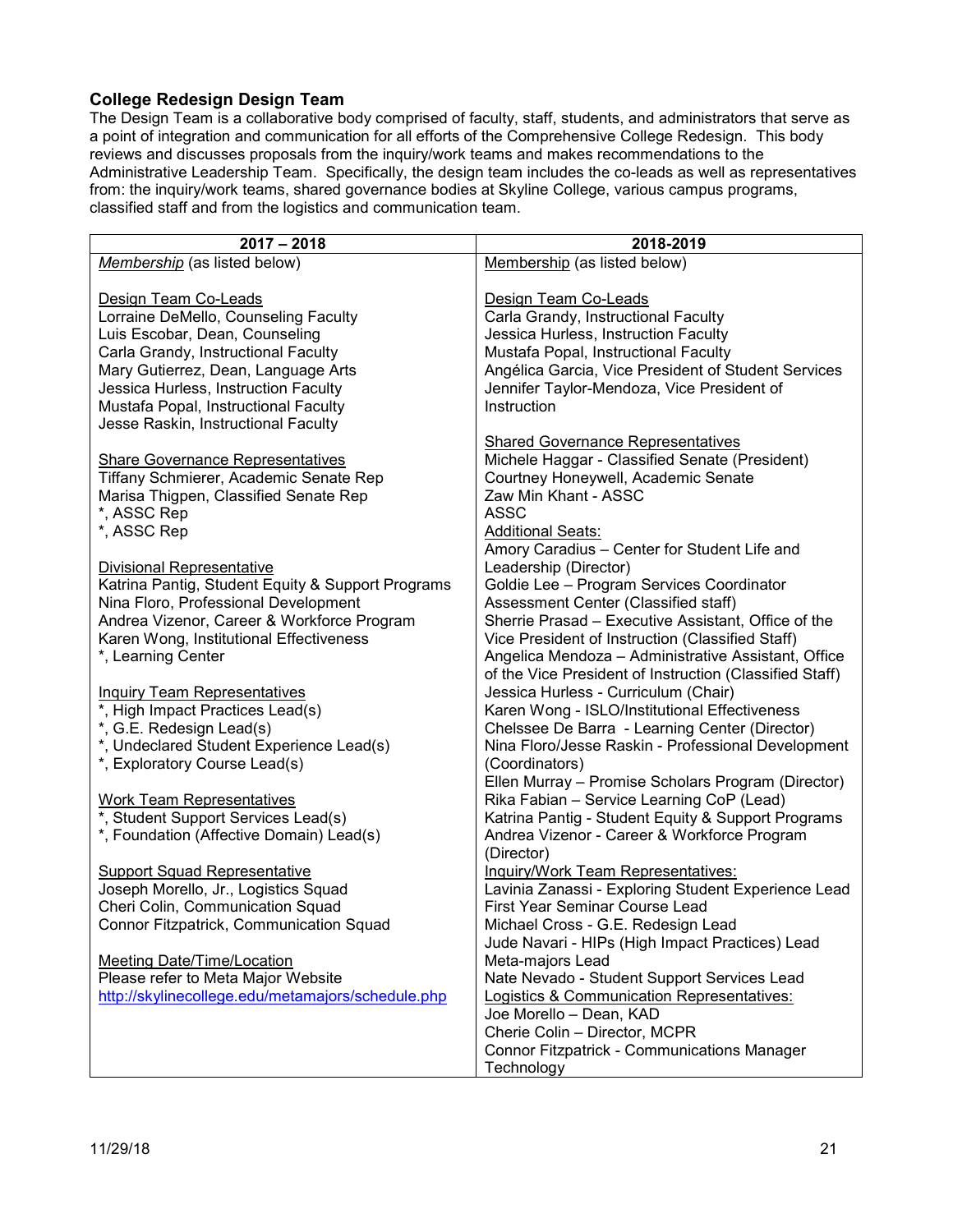#### <span id="page-21-0"></span>**College Success Initiative (CSI) Coordinating Committee**

The role of this committee is to provide a venue to facilitate communication and currency among everyone involved in implementation of the Basic Skills Plan and between the instructional and student services components of the college. The group will seek to ensure that Skyline's Plan is integrated throughout the college. It will be responsible for overseeing the project as a whole and ensuring that the various efforts are well connected to each other, and well embedded in the college's structure. The committee will also identify any gaps that should be addressed. The committee will develop and maintain a calendar of activities to facilitate communication and coordination across the college.

| $2017 - 2018$                                          | 2018-2019                                                         |
|--------------------------------------------------------|-------------------------------------------------------------------|
| Membership The committee will be a broadly             | Membership The committee will be a broadly                        |
| constituted group representing all of the key          | constituted group representing all of the key                     |
| components of the project, and co-chaired by the       | components of the project, and co-chaired by the                  |
| College Success Coordinator and a Vice President.      | College Success Coordinator and a Vice President.                 |
| If the Coordinator is a classroom instructor, the Co-  | If the Coordinator is a classroom instructor, the Co-             |
| Chair would be the Vice President of Student           | Chair would be the Vice President of Student                      |
| Services. If the Coordinator is a counselor or         | Services. If the Coordinator is a counselor or                    |
| librarian, the Co-Chair would be the Vice President of | librarian, the Co-Chair would be the Vice President of            |
| Instruction. The members would include:                | Instruction. The members would include:                           |
|                                                        |                                                                   |
| Serena Chu-Mraz, Co-Chair, LA Rep                      | Serena Chu-Mraz, Co-Chair, LA Rep                                 |
| James Houpis, Co-Chair, Dean, ASLT                     | Jennifer Taylor Mendoza, Co-Chair, Vice President,<br>Instruction |
| Melanie Espinueva, COUN Rep                            |                                                                   |
| Christopher Gibson, LA Rep                             | Chelssee De Barra, ASLT Rep/                                      |
| Mary Gutierrez, Dean, LA                               | <b>Classified Senate Rep</b>                                      |
| David Hasson, SMT Rep                                  | Jarrod Feiner, LA Rep                                             |
| Raymond Hernandez, Dean, SMT                           | Ricardo Flores, ASLT Rep/Classified Senate Rep                    |
| Suzanne Poma, COUN Rep                                 | Chris Gibson, Interim Dean LA                                     |
| Jennifer Taylor-Mendoza, Interim VP, Instruction       | Raymon Gutierrez, ASLT Rep/Classified Senate Rep                  |
| Chikako Walker, GLPS Rep<br>Phillip Williams, SMT Rep  | Raymond Hernandez, Dean, SMT<br>Lasana Hotep, Dean SESP           |
| Andrew Yu, SMT Rep                                     | Stacy Nojima, LA/Classified Senate Rep                            |
| *, Classified Senate Rep                               | Suzanne Poma, COUN Rep                                            |
|                                                        | Marisa Thigpen, ASLT Rep/ Classified Senate Rep                   |
|                                                        | Jessica Truglio, DRC Rep                                          |
|                                                        | Andrew Yu, SMT Rep                                                |
|                                                        | Soodi Zamani, SMT Rep                                             |
| Ex Officio Members                                     |                                                                   |
| Angélica Garcia, VP of Student Services                | Ex Officio Members                                                |
|                                                        |                                                                   |
| Meeting Date/Time/Location                             | Meeting Date/Time/Location                                        |
| First Monday of the month                              | First Monday of the month                                         |
| $2:10 - 4:00$ p.m.                                     | 2:10 - 4:00 p.m.                                                  |
| Building 4, Room 4301                                  | Building 4, Room 4301                                             |
|                                                        |                                                                   |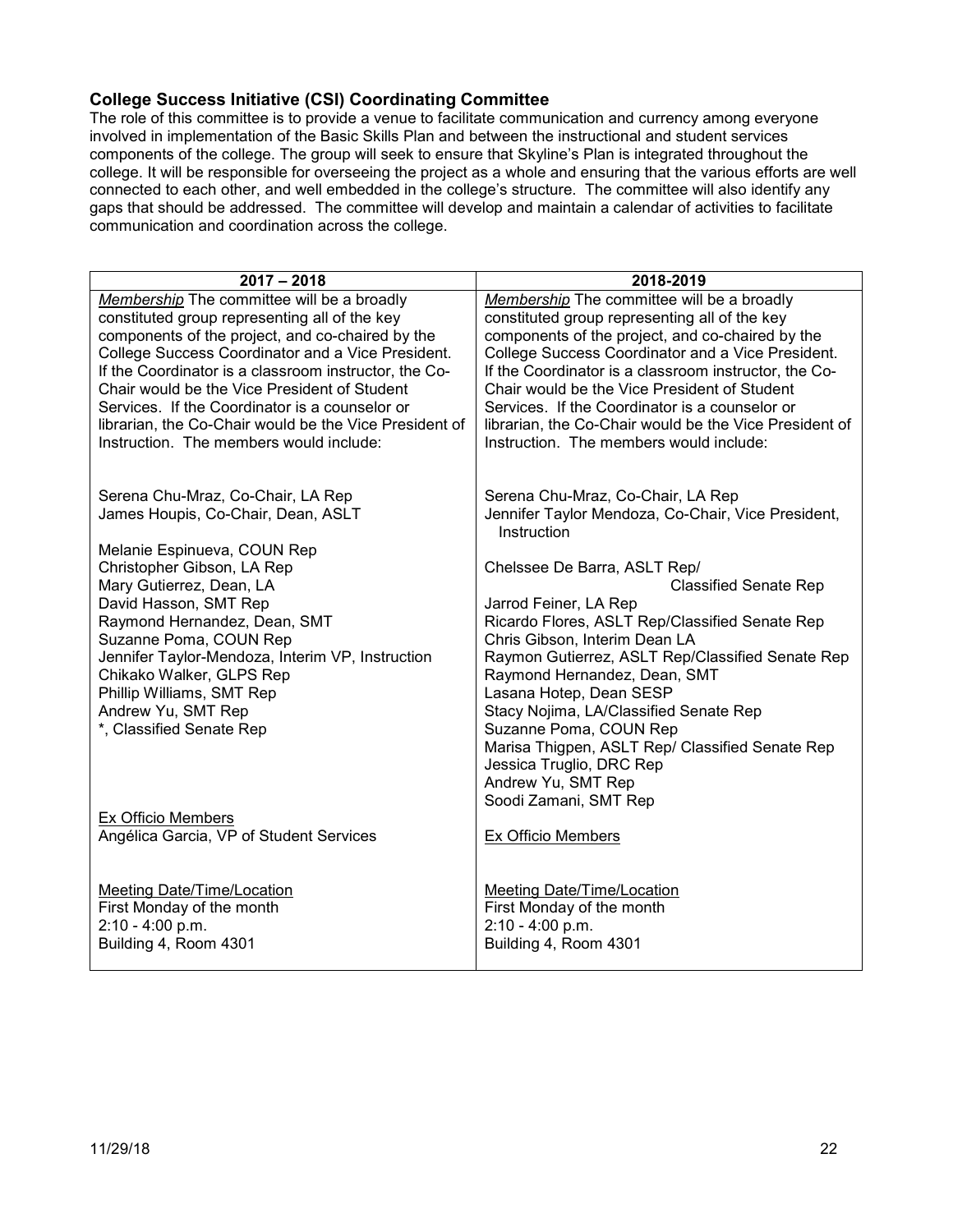#### <span id="page-22-0"></span>**Commencement Committee**

This committee plans, coordinates and implements all activities for Commencement. The committee meets regularly during the spring semester until the day of graduation. Meetings focus on all logistical aspects of the graduation and the commencement ceremony.

| $2017 - 2018$                                         | 2018-2019                                             |
|-------------------------------------------------------|-------------------------------------------------------|
| <b>Membership</b> (Representatives from Buildings and | <b>Membership</b> (Representatives from Buildings and |
| Grounds, Campus Bookstore, Multi-Media, Student       | Grounds, Campus Bookstore, Multi-Media, Student       |
| Services)                                             | Services)                                             |
| William Minnich, Co-Chair, Dean, Enrollment           | William Minnich, Co-Chair, Dean, Enrollment           |
| <b>Services</b>                                       | Services                                              |
| Amory Cariadus, Co-Chair, Director, Student           | Amory Cariadus, Co-Chair, Director, Student           |
| Development                                           | Development                                           |
| Emma Briones, GLPS Rep                                | Kevin Chak, Bookstore Manager, Auxiliary Services     |
| Kevin Chak, Bookstore Manager, Auxiliary Services     | Cherie Colin, Director, MCPR                          |
| Cherie Colin, Director, MCPR                          | John Doctor, Facility Rep                             |
| John Doctor, Facility Rep                             | Susan Lorenzo, Registrar                              |
| Susan Lorenzo, Registrar                              | Golda Margate, EA, VPSS/Title IX Deputy               |
| Golda Margate, EA, VPSS/Title IX Deputy               | Investigator                                          |
| Investigator                                          | Joseph Morello, Jr., Dean, KAD                        |
| Joseph Morello, Jr., Dean, KAD                        | Sherrie Prasad, EA, VPI                               |
| Sherrie Prasad, EA, VPI                               | Theresa Tentes, EA, President's Office                |
| Theresa Tentes, EA, President's Office                | Jim Vangele, Chief, Public Safety                     |
| Jim Vangele, Chief, Public Safety                     | Alexandra Zanassi, GLPS Rep                           |
| Alexandra Zanassi, GLPS Rep                           |                                                       |
| Other members of the campus community are invited     | Other members of the campus community are invited     |
| to meetings that cover specific planning areas as it  | to meetings that cover specific planning areas as it  |
| relates to their department, program or division.     | relates to their department, program or division.     |
| Meeting Date/Time/Location                            | Meeting Date/Time/Location                            |
| Meetings held as needed                               | Meetings held as needed                               |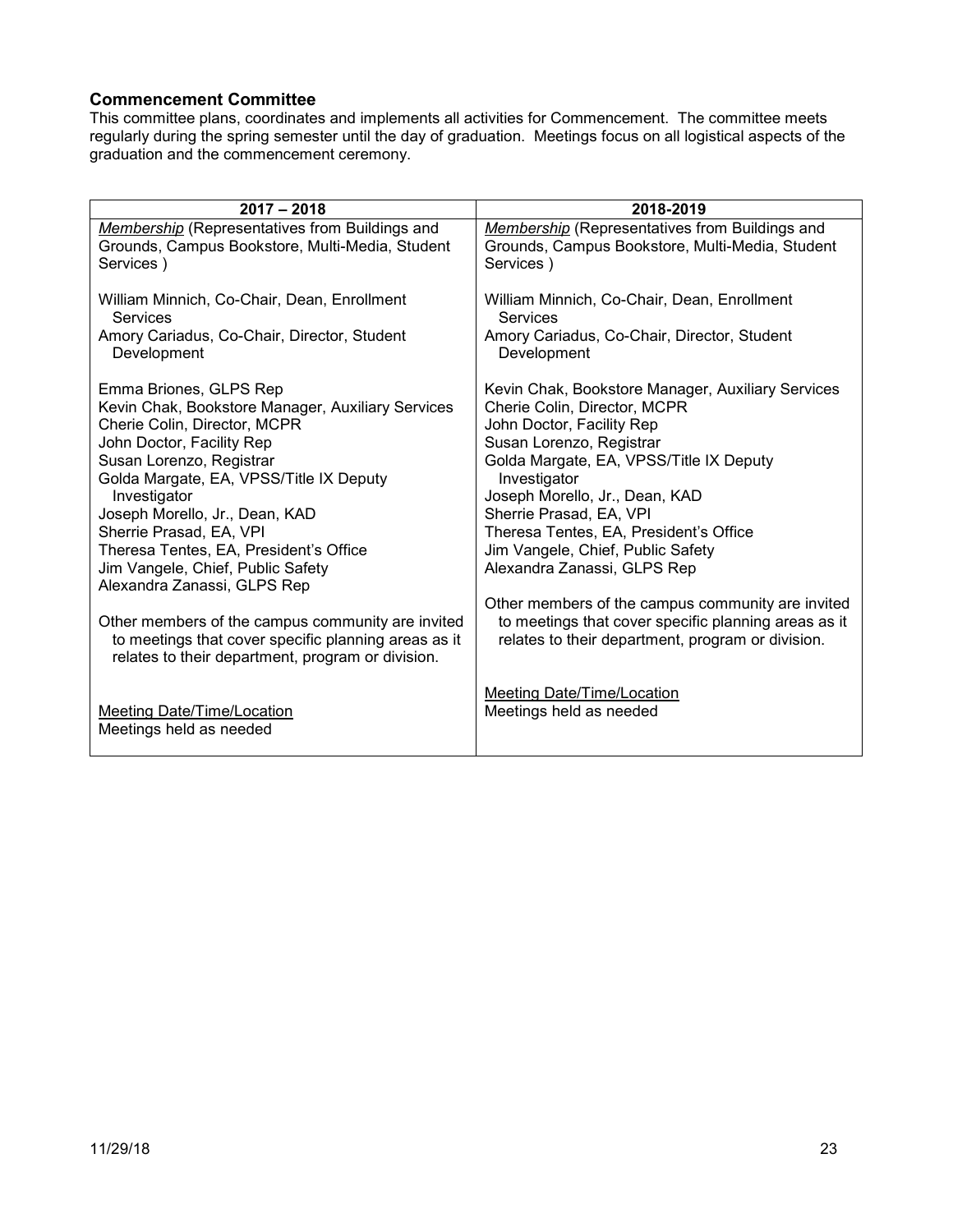# <span id="page-23-0"></span>**Deans and Vice Presidents**

| $2017 - 2018$                                                                                                                                                                                                                                                                                                                                                                                                                        | 2018-2019                                                                                                                                                                                                                                                                                                                                                                                                                                                                  |
|--------------------------------------------------------------------------------------------------------------------------------------------------------------------------------------------------------------------------------------------------------------------------------------------------------------------------------------------------------------------------------------------------------------------------------------|----------------------------------------------------------------------------------------------------------------------------------------------------------------------------------------------------------------------------------------------------------------------------------------------------------------------------------------------------------------------------------------------------------------------------------------------------------------------------|
| Membership (Vice Presidents and Deans)                                                                                                                                                                                                                                                                                                                                                                                               | Membership (Vice Presidents and Deans)                                                                                                                                                                                                                                                                                                                                                                                                                                     |
| Jennifer Taylor-Mendoza, Interim VP, Instruction                                                                                                                                                                                                                                                                                                                                                                                     | Jennifer Taylor-Mendoza, VP, Instruction                                                                                                                                                                                                                                                                                                                                                                                                                                   |
| Eloisa Briones, VP of AS<br>Luis Escobar, Dean, Counseling<br>Angélica Garcia, VP, Student Services<br>Mary Gutierrez, Dean, LA<br>Raymond Hernandez, Dean, SMT<br>Jacqueline Honda, Interim Dean, PRIE<br>Lasana Hotep, Dean, SESP<br>James Houpis, Dean, ASLT<br>William Minnich, Dean, Enrollment Services<br>Joseph Morello, Jr., Dean, KAD<br>Tammy Robinson, Dean, GLPS/Interim Dean, SS/CA<br>Christine Roumbanis, Dean, BEPP | Eloisa Briones, VP of AS<br>Luis Escobar, Dean, Counseling<br>Angélica Garcia, VP, Student Services<br>Chris Gibson, Interim Dean, LA<br>Raymond Hernandez, Dean, SMT<br>Jacqueline Honda, Interim Dean, PRIE<br>Lasana Hotep, Dean, SESP<br>James Houpis, Dean, ASLT<br>William Minnich, Dean, Enrollment Services<br>Joseph Morello, Jr., Dean, KAD<br>Christine Roumbanis, Dean, BEPP<br>Danni Redding Lapuz, Interim Dean, SS/CA<br>Delisle Warden, Interim Dean, GLPS |
| Meeting Date/Time/Location<br>Second Thursday of the month<br>$9:00 - 11:00$ a.m.<br>Building 4, Room 4343                                                                                                                                                                                                                                                                                                                           | Meeting Date/Time/Location<br>Second Thursday of the month<br>$9:00 - 11:00$ a.m.<br>Building 4, Room 4343                                                                                                                                                                                                                                                                                                                                                                 |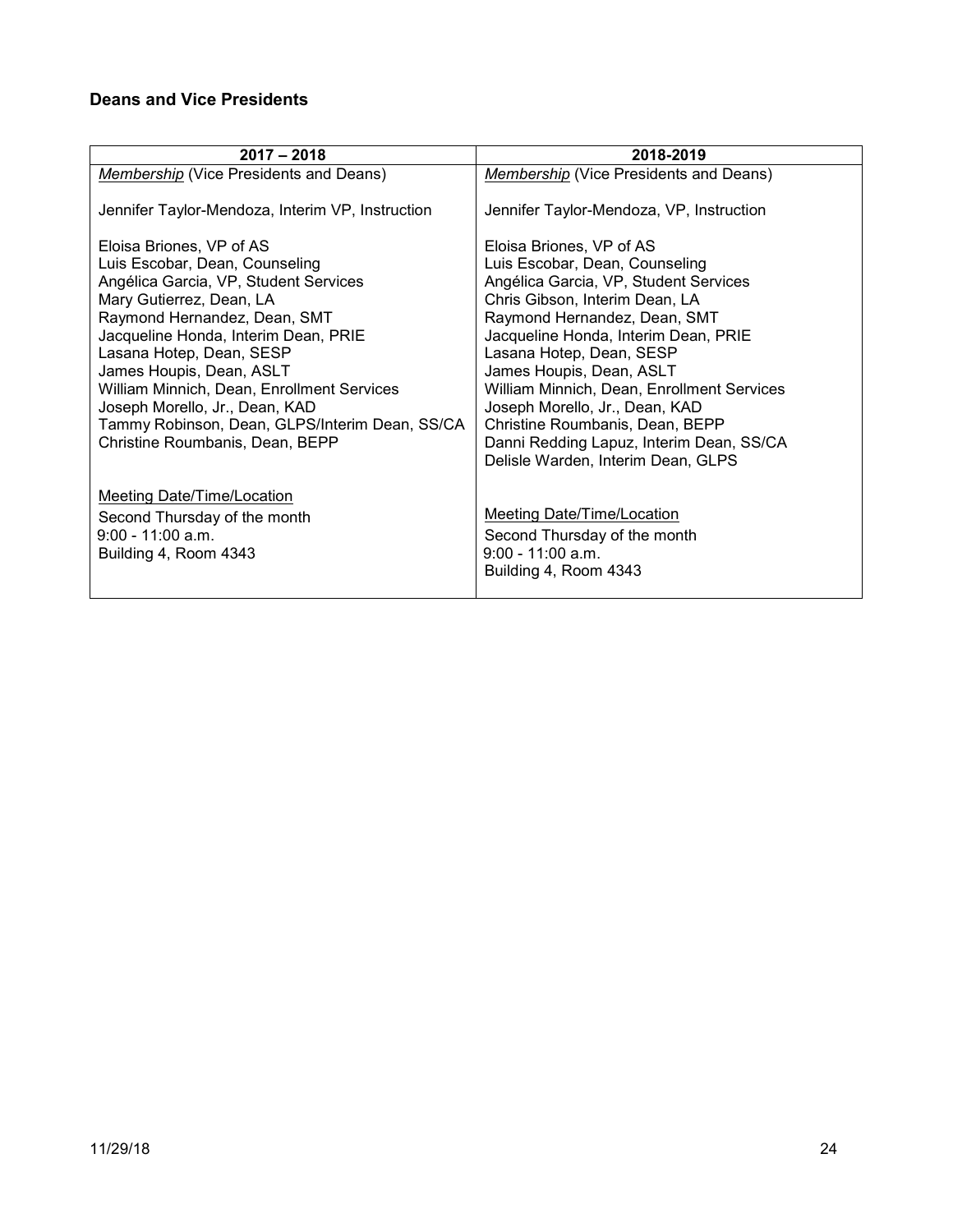# <span id="page-24-0"></span>**Event Support Working Group**

| $2017 - 2018$                                           | 2018-2019                                               |
|---------------------------------------------------------|---------------------------------------------------------|
| <b>Membership</b> (Representatives from Administration, | <b>Membership</b> (Representatives from Administration, |
| Operations, Facilities, Public Safety, Media Services   | Operations, Facilities, Public Safety, Media Services   |
| and division offices who assist in event planning)      | and division offices who assist in event planning)      |
| Eloisa Briones, Chair, VP, Administrative Services      | Eloisa Briones, Chair, VP, Administrative Services      |
| Nancy Argarin                                           | Nancy Argarin                                           |
| Grace Beltran                                           | Grace Beltran                                           |
| Linda Bertellotti                                       | Linda Bertellotti                                       |
| <b>Amory Cariadus</b>                                   | <b>Amory Cariadus</b>                                   |
| Kevin Chak                                              | Kevin Chak                                              |
| Cherie Colin                                            | Cherie Colin                                            |
| <b>Connor Fitzpatrick</b>                               | <b>Connor Fitzpatrick</b>                               |
| Jackie Flores                                           | <b>Jackie Flores</b>                                    |
| Lauren Ford                                             | Lauren Ford                                             |
| Joshua Harris                                           | Joshua Harris                                           |
| Roger Marcelo                                           | Roger Marcelo                                           |
| Golda Margate                                           | Golda Margate                                           |
| Joseph Morello, Jr.                                     | Joseph Morello, Jr.                                     |
| Katrina Pantig                                          | Katrina Pantig                                          |
| Sherrie Prasad                                          | Sherrie Prasad                                          |
| <b>Theresa Tentes</b>                                   | <b>Theresa Tentes</b>                                   |
| Annie Trinh                                             | Annie Trinh                                             |
| Alana Utsumi                                            | Alana Utsumi                                            |
| Jim Vangele                                             | Jim Vangele                                             |
| Alessandra Zanassi                                      | Alessandra Zanassi                                      |
|                                                         |                                                         |
| Meeting Date/Time/Location                              | Meeting Date/Time/Location                              |
| Meetings held as needed                                 | Meetings held as needed                                 |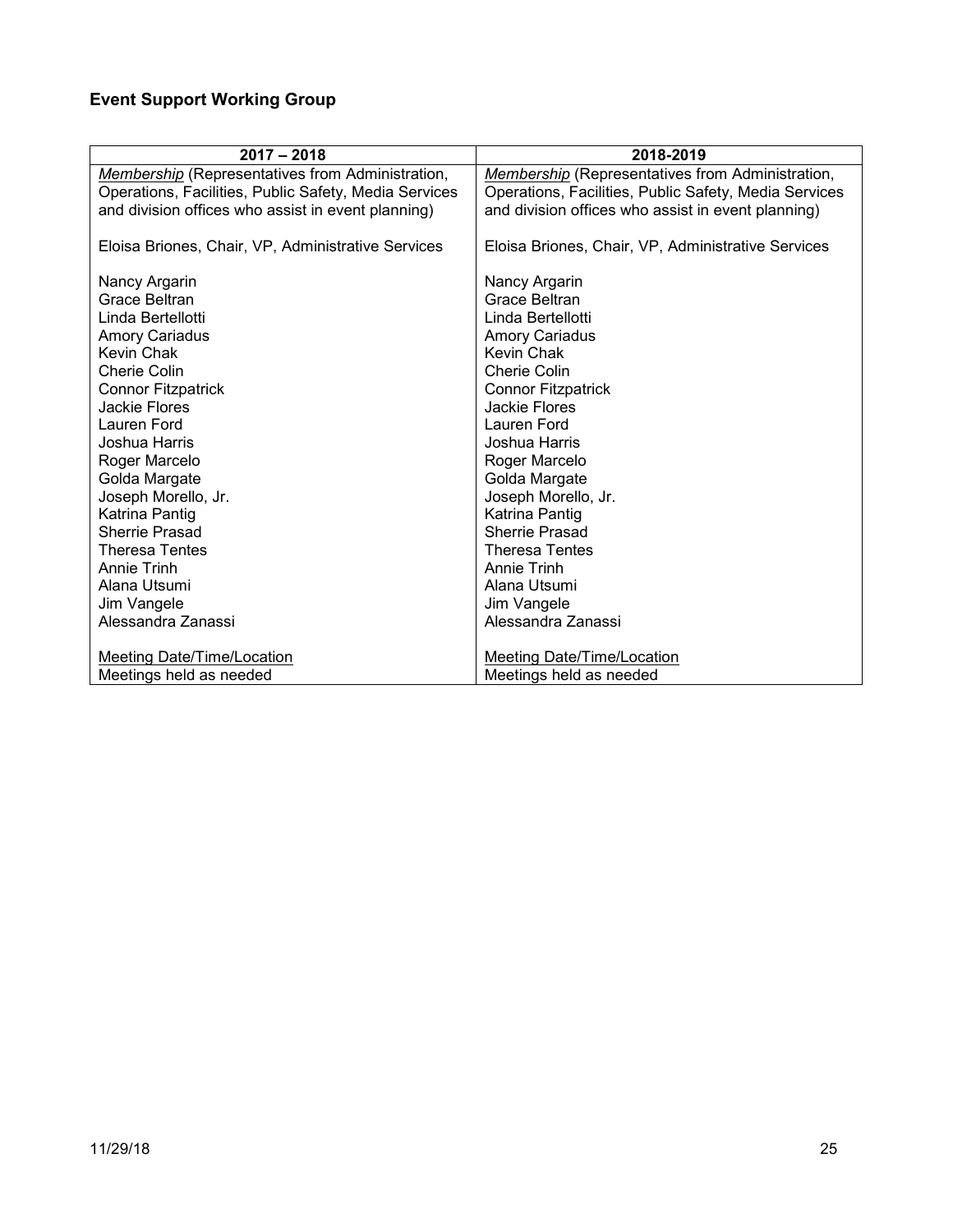#### <span id="page-25-0"></span>**Institutional Review Board**

The Skyline College Institutional Review Board (IRB) is charged with reviewing non-exempt research and making recommendations on the ethical and safety status of the proposed research. The IRB serves to ensure that research conducted on human subjects, including both biological and social science inquiries, be ethical and not infringe upon the rights or jeopardize the welfare of the subjects. An IRB is solely about the protection of human subjects in research. The results of the consideration will be forwarded to the President via the Dean of Planning, Research and Institutional Effectiveness.

| $2017 - 2018$                                                                        | 2018-2019                                                                            |
|--------------------------------------------------------------------------------------|--------------------------------------------------------------------------------------|
| Membership                                                                           | Membership                                                                           |
| Jacqueline Honda, Co-Chair, Interim Dean, PRIE<br>James Houpis, Co-Chair, Dean, ASLT | Jacqueline Honda, Co-Chair, Interim Dean, PRIE<br>James Houpis, Co-Chair, Dean, ASLT |
|                                                                                      | Karrie Mitchell, District Office Representative                                      |

#### <span id="page-25-1"></span>**Instructional Leadership and Operations Teams**

| $2017 - 2018$                                                                                                                                                                                                                                                                                                                                                                                                                                                                                                                                                                                                                                                                                                                                                                                                                  | 2018-2019                                                                                                                                                                                                                                                                                                                                                                                                                                                                                                                                                                                                                                                                                                                                                                                                                                                                                                                              |
|--------------------------------------------------------------------------------------------------------------------------------------------------------------------------------------------------------------------------------------------------------------------------------------------------------------------------------------------------------------------------------------------------------------------------------------------------------------------------------------------------------------------------------------------------------------------------------------------------------------------------------------------------------------------------------------------------------------------------------------------------------------------------------------------------------------------------------|----------------------------------------------------------------------------------------------------------------------------------------------------------------------------------------------------------------------------------------------------------------------------------------------------------------------------------------------------------------------------------------------------------------------------------------------------------------------------------------------------------------------------------------------------------------------------------------------------------------------------------------------------------------------------------------------------------------------------------------------------------------------------------------------------------------------------------------------------------------------------------------------------------------------------------------|
| Membership (Vice President of Instruction,                                                                                                                                                                                                                                                                                                                                                                                                                                                                                                                                                                                                                                                                                                                                                                                     | Membership (Vice President of Instruction,                                                                                                                                                                                                                                                                                                                                                                                                                                                                                                                                                                                                                                                                                                                                                                                                                                                                                             |
| Instructional division deans, directors and managers)                                                                                                                                                                                                                                                                                                                                                                                                                                                                                                                                                                                                                                                                                                                                                                          | Instructional division deans, directors and managers)                                                                                                                                                                                                                                                                                                                                                                                                                                                                                                                                                                                                                                                                                                                                                                                                                                                                                  |
| Jennifer Taylor-Mendoza, Chair, Interim VP,<br>Instruction                                                                                                                                                                                                                                                                                                                                                                                                                                                                                                                                                                                                                                                                                                                                                                     | Jennifer Taylor-Mendoza, Chair, VP, Instruction                                                                                                                                                                                                                                                                                                                                                                                                                                                                                                                                                                                                                                                                                                                                                                                                                                                                                        |
| Ijaz Ahmed, Director, Respiratory Care/Allied Health<br>Anya Arnold, Interim Director, Learning Commons<br>(Fall 2017)<br>Wissem Bennani, Manager, ISP<br>Luis Escobar, Dean, Counseling<br>Zaid Ghori, Director, Special International Programs<br>Mary Gutierrez, Dean, Language Arts<br>Raymond Hernandez, Dean, SMT<br>James Houpis, Dean, ASLT<br>Lasana Hotep, Dean, SESP<br>Lorna Jones, Interim Director, CITD<br>Pearl Ly, Director, Learning Commons (Spring 2018)<br>Joseph Morello, Jr., Dean, KAD<br>Tammy Robinson, Dean, GLPS/Interim Dean, SS/CA<br>Christine Roumbanis, Dean, BEPP<br>Pcyeta Stroud, Project Director, BAEC<br>Andrea Vizenor, Director, Career and Workforce<br>Program<br><b>Meeting Date/Time/Location</b><br>Fourth Thursday of the month<br>$9:00 - 11:00$ a.m.<br>Building 4, Room 4343 | Gretchen Keys, Director, Respiratory Care/Allied<br>Health<br>Wissem Bennani, Manager, ISP<br>Kate Browne, Academic Senate President<br>Luis Escobar, Dean, Counseling<br>Zaid Ghori, Director, Special International Programs<br>Chris Gibson, Interim Dean, Language Arts<br>Raymond Hernandez, Dean, SMT<br>James Houpis, Dean, ASLT<br>Lorna Jones, Interim Director, CITD<br>Raymond Jones, Director of Middle College<br>Joseph Morello, Jr., Dean, KAD<br>Gabriela Nocito, Director of the Learning Commons<br>Danni Redding Lapuz, Interim Dean, SS/CA<br>Delisle Warden, Interim Dean, GLPS<br>Christine Roumbanis, Dean, BEPP<br>Pcyeta Stroud, Project Director, BAEC<br>Courtney Twietmeyer, Director Retail, Hospitality and<br>Tourism<br>Andrea Vizenor, Director, Career and Workforce<br>Program<br><b>Meeting Date/Time/Location</b><br>Fourth Thursday of the month<br>$9:00 - 11:00$ a.m.<br>Building 4, Room 4343 |
|                                                                                                                                                                                                                                                                                                                                                                                                                                                                                                                                                                                                                                                                                                                                                                                                                                |                                                                                                                                                                                                                                                                                                                                                                                                                                                                                                                                                                                                                                                                                                                                                                                                                                                                                                                                        |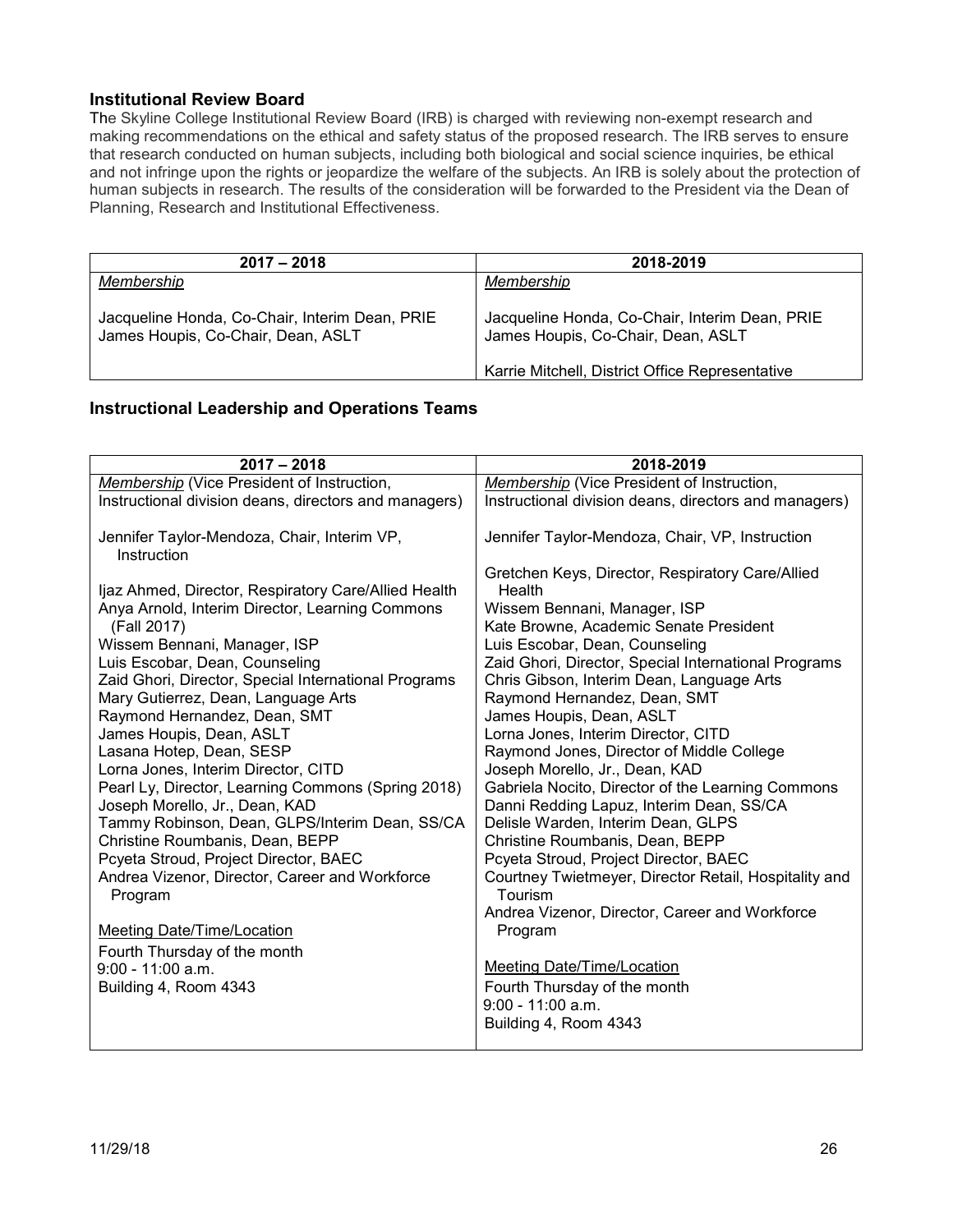### <span id="page-26-0"></span>**Management Council**

The Management Council is an appointed advisory to the College President and primarily meets to facilitate communication among Managers regarding College operations.

| $2017 - 2018$                                  | 2018-2019                                      |
|------------------------------------------------|------------------------------------------------|
| Membership (President, Vice Presidents, Deans, | Membership (President, Vice Presidents, Deans, |
| Directors, and Classified Supervisors)         | Directors, and Classified Supervisors)         |
|                                                |                                                |
| Regina Stanback Stroud, Chair                  | Regina Stanback Stroud, Chair                  |
|                                                |                                                |
| ljaz Ahmed                                     | Michelle Batista                               |
| Anya Arnold (Fall 2017)                        | Wissem Bennani                                 |
| <b>Derrick Banks</b>                           | Eloisa Briones                                 |
| Wissem Bennani                                 | <b>Amory Cariadus</b>                          |
| Eloisa Briones                                 | Paul Cassidy                                   |
| <b>Amory Cariadus</b>                          | Kevin Chak                                     |
| Kevin Chak                                     | <b>Cherie Colin</b>                            |
| <b>Cherie Colin</b>                            | Chelssee De Barra                              |
| John Doctor                                    | John Doctor                                    |
| Luis Escobar                                   | Luis Escobar                                   |
| <b>Connor Fitzpatrick</b>                      | <b>Connor Fitzpatrick</b>                      |
| Angélica Garcia                                | Angélica Garcia                                |
| Zaid Ghori                                     | <b>Zaid Ghori</b>                              |
| Mary Gutierrez                                 | Chris Gibson                                   |
| Raymond Hernandez                              | Raymond Hernandez                              |
| Jacqueline Honda                               | Jacqueline Honda                               |
| Lasana Hotep                                   | Lasana Hotep                                   |
| James Houpis                                   | James Houpis                                   |
| Judy Hutchinson                                | Judy Hutchinson                                |
| Lorna Jones                                    | Lorna Jones                                    |
| Raymond Jones                                  | Raymond Jones                                  |
| Susan Lorenzo                                  | Gretchen Keys                                  |
| Pearl Ly (Spring 2018)                         | Susan Lorenzo                                  |
| <b>William Minnich</b>                         | <b>William Minnich</b>                         |
| Joseph Morello, Jr.                            | Joseph Morello, Jr.                            |
| Regina Morrison                                | Regina Morrison                                |
| <b>Tammy Robinson</b>                          | Ellen Murray                                   |
| <b>Christine Roumbanis</b>                     | Gabriela Nocito                                |
| <b>Michael Stokes</b>                          | Danni Redding Lapuz                            |
| Pcyeta Stroud                                  | <b>Christine Roumbanis</b>                     |
| Jennifer Taylor-Mendoza                        | <b>Michael Stokes</b>                          |
| Chad Thompson                                  | Pcyeta Stroud                                  |
| Jim Vangele                                    | Jennifer Taylor-Mendoza                        |
| Andrea Vizenor                                 | Chad Thompson                                  |
|                                                | <b>Courtney Twiertmeyer</b>                    |
|                                                | Jim Vangele                                    |
| <b>Meeting Date/Time/Location</b>              | Andrea Vizenor                                 |
| Second Tuesday of the month                    | Delisle Warden                                 |
| $2:00 - 3:30$ p.m.                             |                                                |
| Building 4, Room 4343                          | <b>Meeting Date/Time/Location</b>              |
|                                                | Second Tuesday of the month                    |
|                                                | $2:00 - 3:30$ p.m.                             |
|                                                | Building 4, Room 4343                          |
|                                                |                                                |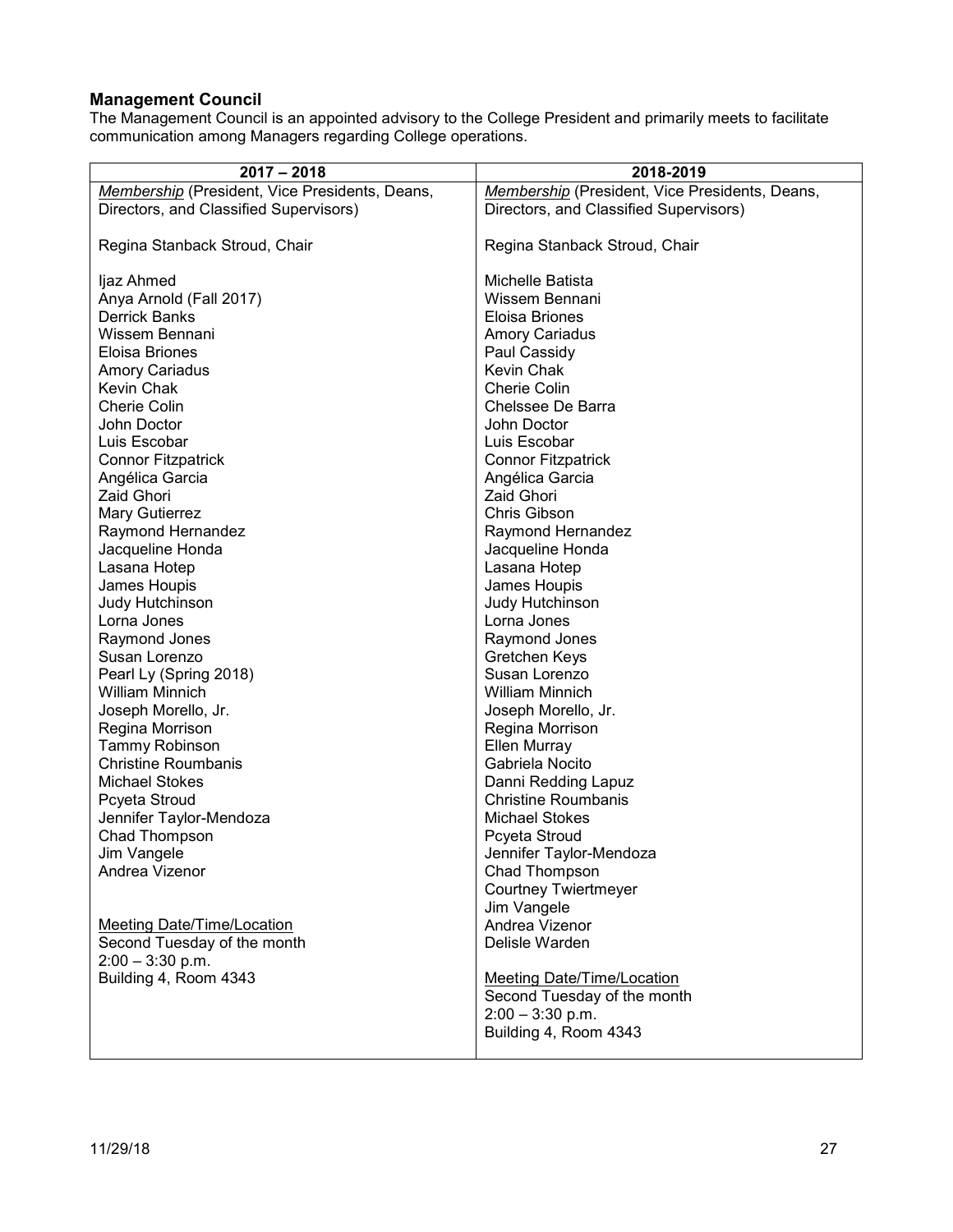# <span id="page-27-0"></span>**Outreach Committee**

| $2017 - 2018$                                                                                                                                                                                                                                                                                                                                                                                                                                                                                                                                                                                                                    | 2018-2019                                                                                                                                                                                                                                                                                                                                                                                                                                                                                                                                                                                                                                                              |
|----------------------------------------------------------------------------------------------------------------------------------------------------------------------------------------------------------------------------------------------------------------------------------------------------------------------------------------------------------------------------------------------------------------------------------------------------------------------------------------------------------------------------------------------------------------------------------------------------------------------------------|------------------------------------------------------------------------------------------------------------------------------------------------------------------------------------------------------------------------------------------------------------------------------------------------------------------------------------------------------------------------------------------------------------------------------------------------------------------------------------------------------------------------------------------------------------------------------------------------------------------------------------------------------------------------|
| Membership                                                                                                                                                                                                                                                                                                                                                                                                                                                                                                                                                                                                                       | Membership                                                                                                                                                                                                                                                                                                                                                                                                                                                                                                                                                                                                                                                             |
| William Minnich, Co-Chair, Dean, Enrollment Services<br>Lauren Ford, Co-Chair, College Recruiter                                                                                                                                                                                                                                                                                                                                                                                                                                                                                                                                 | William Minnich, Co-Chair, Dean, Enrollment Services<br>Lauren Ford, Co-Chair, College Recruiter                                                                                                                                                                                                                                                                                                                                                                                                                                                                                                                                                                       |
| Cherie Colin, Director, MCPR<br>Connor Fitzpatrick, MCPR/Classified Senate Rep<br>Jeremy Evangelista, CAA Rep<br>Zaid Ghori, GLPS Rep<br>Lasana Hotep, Dean, SESP<br>Margarita Jimenez, ASSC Rep<br>Julia Johnson, BEPP Rep<br>Lorna Jones, Interim Director, CITD<br>Raymond Jones, Director, Middle College<br>Melissa Komadina, COUN Rep<br>Robyn Ledesma, BEPP/Classified Senate Rep<br>Melissa Matthews, COUN Rep<br>Regina Morrison, Director, Financial Aid<br>Michelle Tam, ASSC Rep<br>Kwame Thomas, COUN Rep<br>Chad Thompson, Director, SparkPoint<br>Stephanie Wells, GLPS Rep<br>*, PSC Outreach, Financial Aid Rep | Raul Amaya, SparkPoint<br>Chris Branco, SS/CA Rep<br>Cherie Colin, Director, MCPR<br>Connor Fitzpatrick, MCPR/Classified Senate Rep<br>Jeremy Evangelista, Financial Aid Rep<br>Zaid Ghori, GLPS Rep<br>Lasana Hotep, Dean, SESP<br>Julia Johnson, BEPP Rep<br>Raymond Jones, Director, Middle College<br>Nancy Lam, BEPP Rep<br>Flor Lopez, SparkPoint<br>Melissa Matthews, COUN Rep<br>Ellen Murray, Director, Promise Scholars<br>Suzanne Poma, COUN Rep<br>Nadio Tariq, SMT Rep<br>Chad Thompson, Director, SparkPoint<br>Andrea Vizenor, Director of Workforce Development<br>Stephanie Wells, GLPS Rep<br>VACANT, ASSC Rep<br>*, PSC Outreach, Financial Aid Rep |
| <b>Meeting Date/Time/Location</b><br>To be determined                                                                                                                                                                                                                                                                                                                                                                                                                                                                                                                                                                            | <b>Meeting Date/Time/Location</b><br>To be determined                                                                                                                                                                                                                                                                                                                                                                                                                                                                                                                                                                                                                  |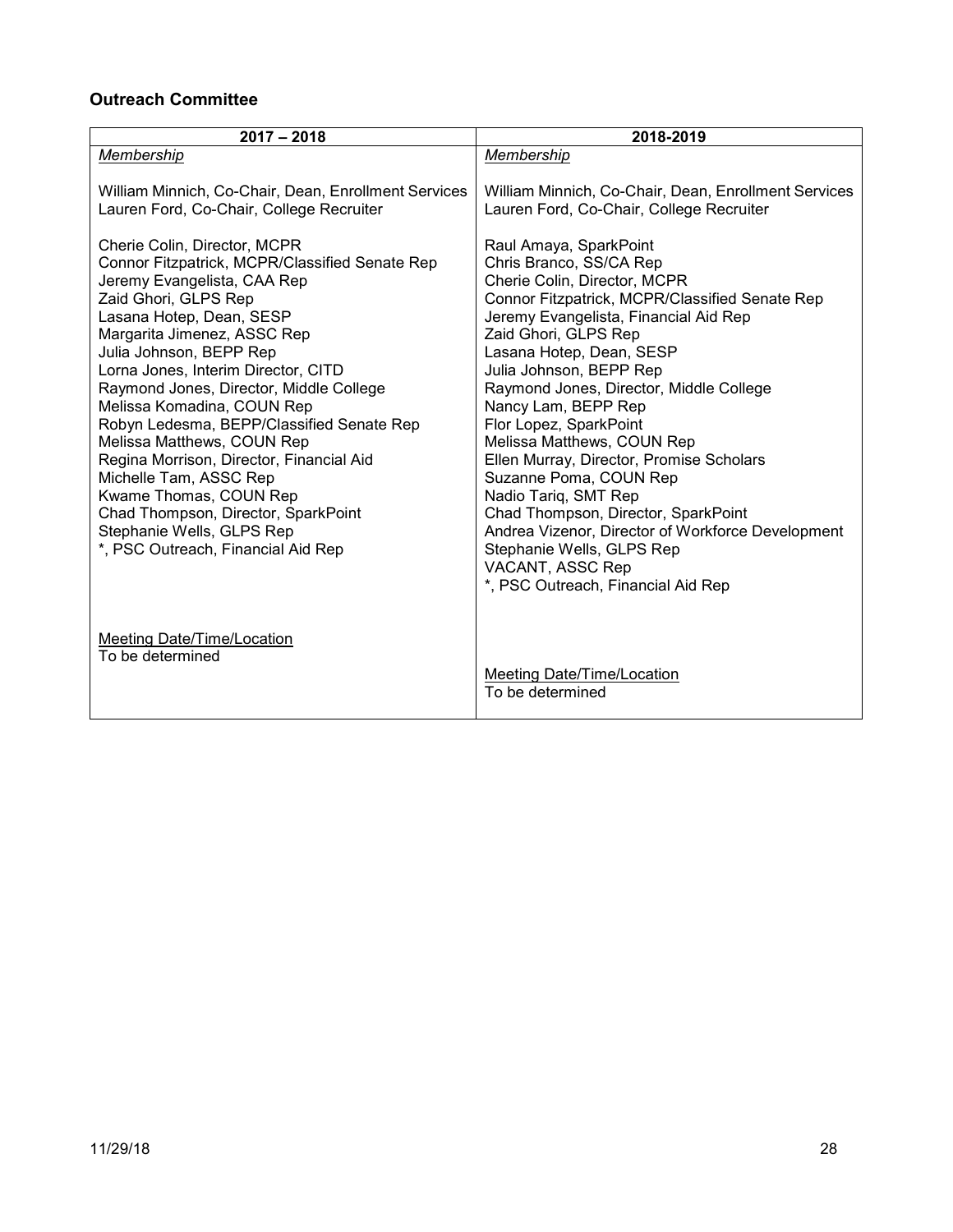### <span id="page-28-0"></span>**Scholarship Selection Committee**

The Scholarship Committee serves as a general policy advisory group to the scholarship program and as a selection committee for general scholarships and awards that may be assigned to their jurisdiction. The primary sources of scholarships for which this committee selects scholarship recipients are Skyline and District Foundation and Skyline Organization funds.

| $2017 - 2018$                                                             | 2018-2019                                                         |
|---------------------------------------------------------------------------|-------------------------------------------------------------------|
| Membership (members appointed by constituent                              | Membership (members appointed by constituent                      |
| groups)                                                                   | groups)                                                           |
| William Minnich, Co-Chair, Dean, Enrollment Services                      | William Minnich, Co-Chair, Dean, Enrollment Services              |
| *, Co-Chair, PSC Outreach, Financial Aid                                  | Jeremy Evangelista, Co-Chair, Financial Aid                       |
|                                                                           |                                                                   |
| Linda Allen, Classified Senate Rep                                        | Linda Allen, Classified Senate Rep                                |
| Luciana Castro, LA Rep                                                    | AJ Bates, SMT Rep                                                 |
| Belinda Chan, Classified Senate Rep                                       | Luciana Castro, LA Rep                                            |
| Gina Ciardella, Classified Senate Rep                                     | Martina Center, Classified Senate Rep                             |
| Brianna Clay, COUN Rep                                                    | Belinda Chan, Classified Senate Rep                               |
| Kevin Corsiglia, KAD Rep                                                  | Gina Ciardella, Classified Senate Rep                             |
| Safiyyah Forbes, SMT Rep                                                  | Brianna Clay, COUN Rep                                            |
| Zaid Ghori, GLPS Rep                                                      | Kevin Corsiglia, KAD Rep                                          |
| Michele Haggar, Classified Senate Rep                                     | Liza Erpelo, LA Rep                                               |
| Lasana Hotep, Dean, SESP                                                  | Safiyyah Forbes, SMT Rep                                          |
| Soledad McCarthy, BEPP Rep                                                | Zaid Ghori, GLPS Rep                                              |
| Pamela Ortiz, Classified Senate Rep                                       | Lasana Hotep, Dean, SESS                                          |
| Michael Stokes, Director, TRiO                                            | Flor Lopez, SparkPoint Rep                                        |
| Arthur Takayama, SS/CA Rep<br>Chad Thompson, Interim Director, SparkPoint | Soledad McCarthy, BEPP Rep<br>Pamela Ortiz, Classified Senate Rep |
| Jessica Truglio, Classified Senate Rep                                    | Kennya Ruiz, Classified Senate Rep                                |
| Alana Utsumi, Classified Senate Rep                                       | Michael Stokes, Director, TRiO                                    |
| James "Jim" Wong, SS/CA Rep                                               | Arthur Takayama, SS/CA Rep                                        |
|                                                                           | Chad Thompson, Interim Director, SparkPoint                       |
| <b>Meeting Date/Time/Location</b>                                         | Jessica Truglio, Classified Senate Rep                            |
| Meetings held as needed                                                   | James "Jim" Wong, SS/CA Rep                                       |
|                                                                           |                                                                   |
|                                                                           | Meeting Date/Time/Location                                        |
|                                                                           | Meetings held as needed                                           |
|                                                                           |                                                                   |
|                                                                           |                                                                   |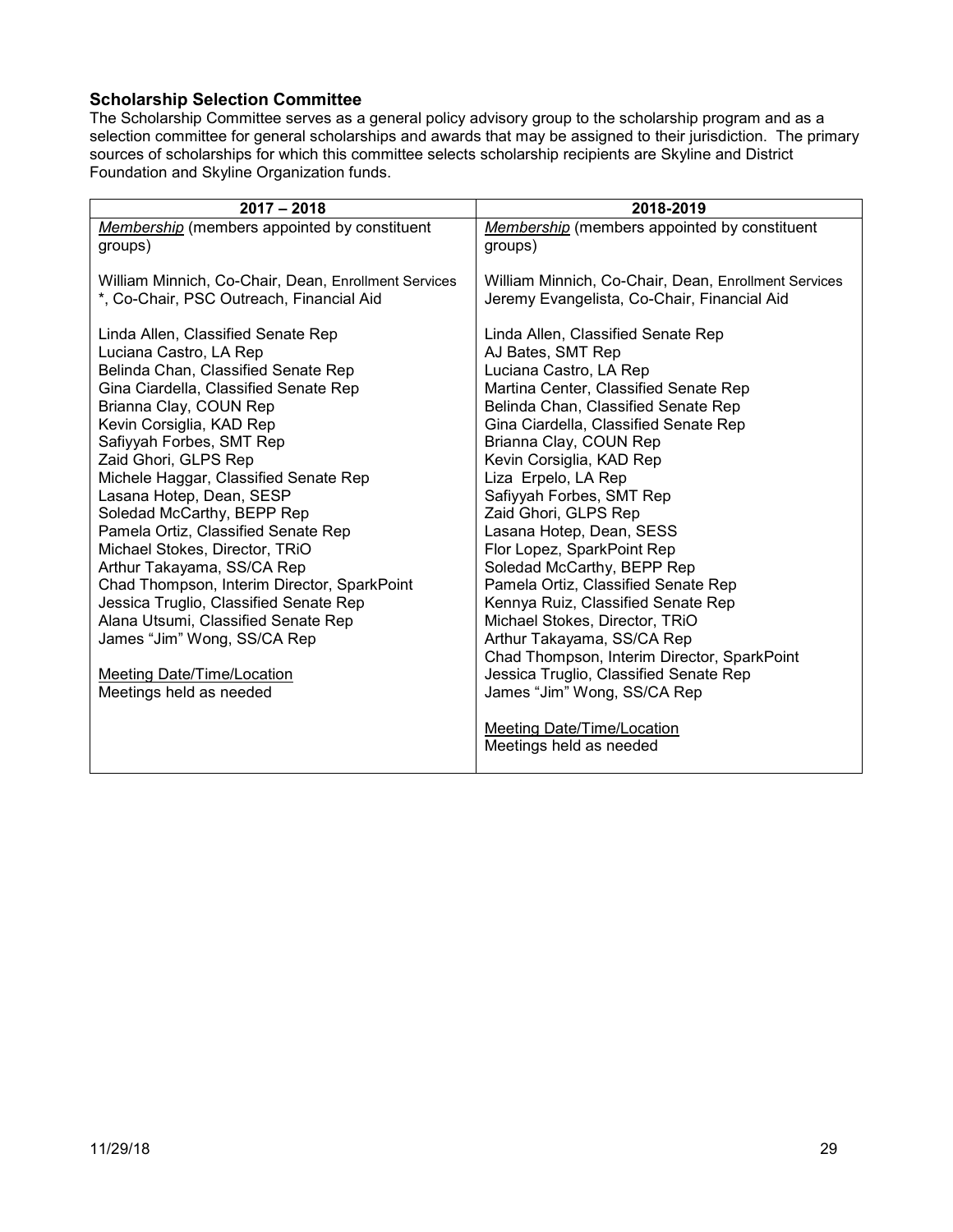# <span id="page-29-0"></span>**Student Scholarship Awards Ceremony Committee**

This committee is charged with planning and implementing the annual Student Scholarship Awards Ceremony and the Donor Appreciation Reception.

| $2017 - 2018$                                     | 2018-2019                                                                                        |
|---------------------------------------------------|--------------------------------------------------------------------------------------------------|
| Membership (interested faculty, staff and         | Membership (interested faculty, staff and                                                        |
| administrators)                                   | administrators)                                                                                  |
|                                                   |                                                                                                  |
| William Minnich, Chair, Dean, Enrollment Services | William Minnich, Co-Chair, Dean, Enrollment                                                      |
|                                                   | <b>Services</b>                                                                                  |
| Linda Bertellotti, Operations Rep                 | Jeremy Evangelista, Co-Chair, Classified Rep                                                     |
| Amanda Bortoli, Auxiliary Services Rep            |                                                                                                  |
| Amory Cariadus, Director, Student Development     | Linda Bertellotti, Operations Rep                                                                |
| Kevin Chak, Bookstore Manager, Auxiliary Services | Amanda Bortoli, Auxiliary Services Rep                                                           |
| Cherie Colin, Director, MCPR                      | Amory Cariadus, Director, Student Development                                                    |
| Angelica Gorostiza, BEPP Rep                      | Kevin Chak, Bookstore Manager, Auxiliary Services                                                |
| Joshua Harris, Theater Events Manager             | Cherie Colin, Director, MCPR                                                                     |
| Lucy Jovel, COUN Rep                              | Jeremy Evangelista, Classified Rep                                                               |
| Regina Morrison, Director, Financial Aid          | Angelica Gorostiza, BEPP Rep                                                                     |
| Golda Margate, EA, VPSS                           | Joshua Harris, Theater Events Manager                                                            |
| Alessandra Zanassi, GLPS Rep                      | Lucy Jovel, COUN Rep                                                                             |
|                                                   | Regina Morrison, Director, Financial Aid                                                         |
| Academic Senate President *                       | Golda Margate, EA, VPSS                                                                          |
| Honors Transfer Program Coordinator *             | Alessandra Zanassi, GLPS Rep                                                                     |
| Phi Theta Kappa Coordinator *                     |                                                                                                  |
| Transfer Center Coordinator *                     | Academic Senate President *                                                                      |
| Master of Ceremony *                              | Honors Transfer Program Coordinator *                                                            |
| *PSC Outreach, Financial Aid Rep                  | Phi Theta Kappa Coordinator *                                                                    |
|                                                   | Transfer Center Coordinator *                                                                    |
| *Representative who may choose to only attend     | Master of Ceremony *                                                                             |
| those meetings which directly affect their area   | *PSC Outreach, Financial Aid Rep                                                                 |
| Meeting Date/Time/Location                        |                                                                                                  |
| Meetings held as needed                           | *Representative who may choose to only attend<br>those meetings which directly affect their area |
|                                                   |                                                                                                  |
|                                                   | Meeting Date/Time/Location                                                                       |
|                                                   | Meetings held as needed                                                                          |
|                                                   |                                                                                                  |
|                                                   |                                                                                                  |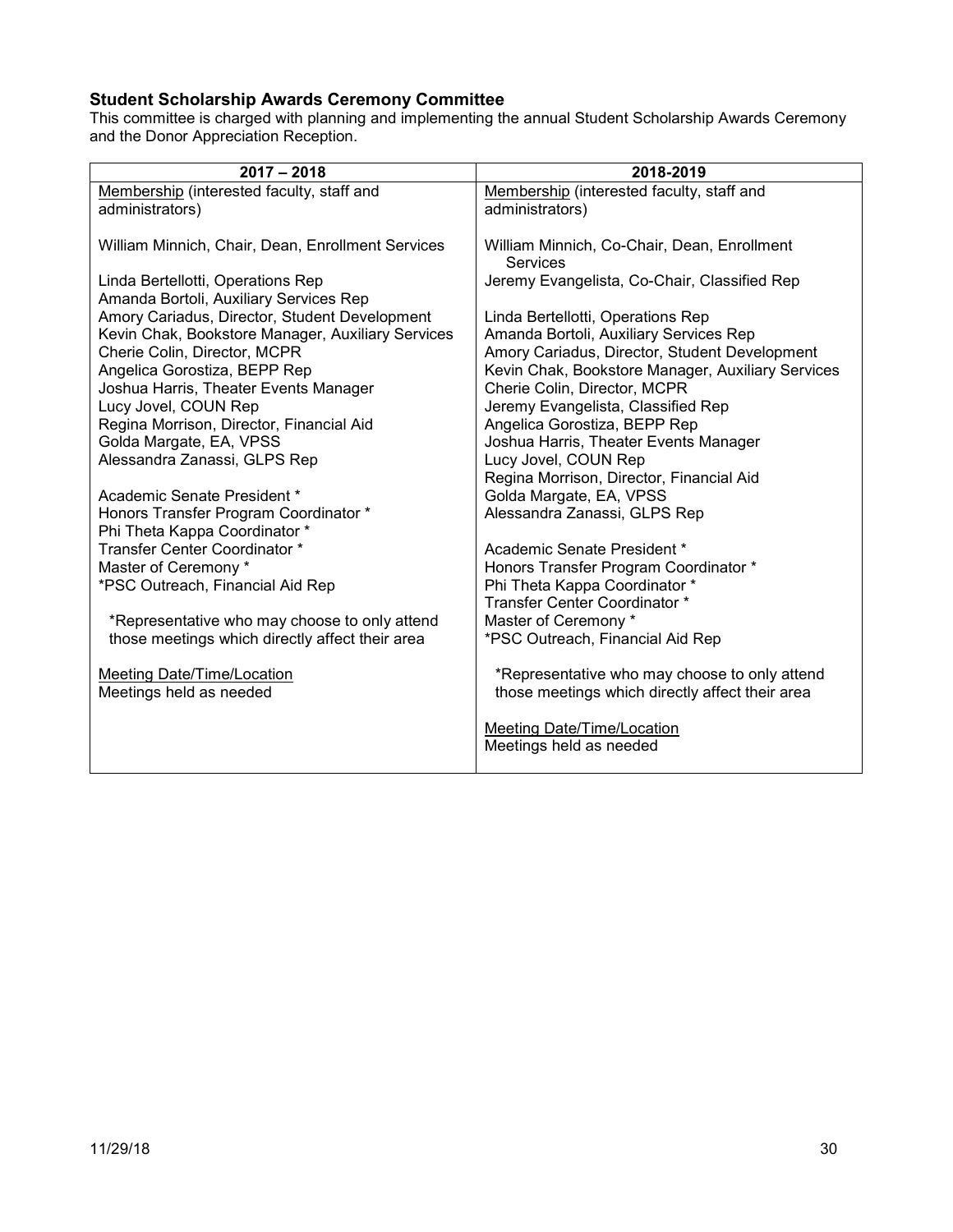# <span id="page-30-0"></span>**Student Services Leadership Team**

| $2017 - 2018$                                                                                                                                                                | 2018-2019                                                                                                                                                                                                          |
|------------------------------------------------------------------------------------------------------------------------------------------------------------------------------|--------------------------------------------------------------------------------------------------------------------------------------------------------------------------------------------------------------------|
| <b>Membership (Vice President of Student Services,</b>                                                                                                                       | Membership (Vice President of Student Services,                                                                                                                                                                    |
| Student Services Divisional Deans, and Managers)                                                                                                                             | Student Services Divisional Deans, and Managers)                                                                                                                                                                   |
| Angélica Garcia, VP, Student Services                                                                                                                                        | Angélica Garcia, VP, Student Services                                                                                                                                                                              |
| Amory Cariadus, Director, Student Development<br>Gina Ciardella, VRC Rep<br>Lorraine DeMello, COUN Rep                                                                       | Michelle Batista, Student Support Manager, VPSS<br>Office<br>Amory Cariadus, Director, Student Development                                                                                                         |
| Jacqueline Escobar, COUN Rep                                                                                                                                                 | Gina Ciardella, VRC Rep                                                                                                                                                                                            |
| Luis Escobar, Dean, Counseling                                                                                                                                               | Luis Escobar, Dean, Counseling                                                                                                                                                                                     |
| Lauren Ford, College Recruiter<br>Imelda Hermosillo, Interim Coordinator, EOP&S                                                                                              | Melanie Espinueva-Aure, Faculty Coordinator,<br>EOP&S                                                                                                                                                              |
| Lasana Hotep, Dean, SESP                                                                                                                                                     | Lauren Ford, College Recruiter                                                                                                                                                                                     |
| Lucy Jovel, COUN Rep                                                                                                                                                         | Lasana Hotep, Dean, SESP                                                                                                                                                                                           |
| Susan Lorenzo, Registrar, A&R<br>Golda Margate, EA, VPSS/ Title IX deputy<br>Investigator<br>Melissa Matthew, Coordinator, DRC<br>William Minnich, Dean, Enrollment Services | Katrina Pantig, Program Services Coordinator, SESP<br>Suzanne Poma, Transfer Center COUN Rep<br>Susan Lorenzo, Registrar, A&R<br>Golda Margate, Exec Asst VPSS Office<br>Melissa Matthew, Faculty Coordinator, DRC |
| Joseph Morello, Jr., Dean, KAD                                                                                                                                               | William Minnich, Dean, Enrollment Services                                                                                                                                                                         |
| Nathaniel Nevado, COUN Rep                                                                                                                                                   | Nathaniel Nevado, GEN COUN Rep                                                                                                                                                                                     |
| Regina Morrison, Director, Financial Aid                                                                                                                                     | Regina Morrison, Director, Financial Aid                                                                                                                                                                           |
| Michael Stokes, Director, TRiO                                                                                                                                               | Michael Stokes, Director, TRiO                                                                                                                                                                                     |
| Chad Thompson, Director, SparkPoint                                                                                                                                          | Chad Thompson, Director, SparkPoint                                                                                                                                                                                |
| Jim Vangele, Chief, Public Safety                                                                                                                                            | Jim Vangele, Chief, Public Safety                                                                                                                                                                                  |
| Lavinia Zanassi, COUN Rep                                                                                                                                                    | Lavinia Zanassi, Career COUN Rep                                                                                                                                                                                   |
|                                                                                                                                                                              |                                                                                                                                                                                                                    |
| <b>Meeting Date/Time/Location</b>                                                                                                                                            | <b>Meeting Date/Time/Location</b>                                                                                                                                                                                  |
| Fourth Tuesday of the month                                                                                                                                                  | Fourth Tuesday of the month                                                                                                                                                                                        |
| $10:00 - 11:30$ a.m.                                                                                                                                                         | $10:00 - 11:30$ a.m.                                                                                                                                                                                               |
| Building 4, Room 4343                                                                                                                                                        | Building 4, Room 4343                                                                                                                                                                                              |
|                                                                                                                                                                              |                                                                                                                                                                                                                    |